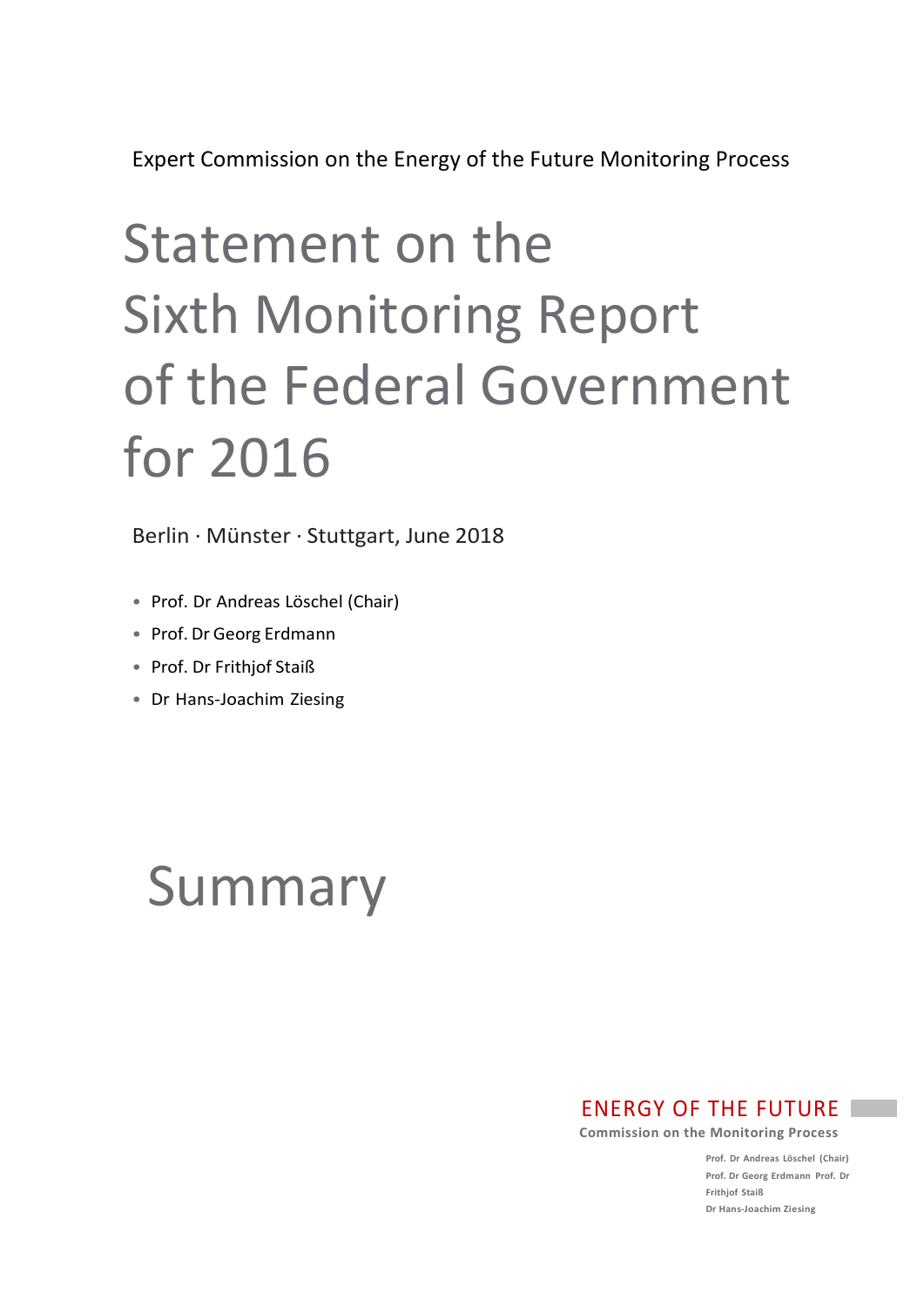#### Expert Commission:

#### **Prof. Dr Andreas Löschel (Chair)**

Westfälische Wilhelms-University Münster Am Stadtgraben 9, 48143 Münster [Email: loeschel@uni-muenster.de](mailto:loeschel@uni-muenster.de) Phone: +49 251-83-23022

#### **Prof. Dr Georg Erdmann**

Technische Universität Berlin, Energy Systems Department Einsteinufer 25 (TA8), 10587 Berlin [Email: georg.erdmann@tu-berlin.de](mailto:georg.erdmann@tu-berlin.de) Phone: +49 30-314-24656 Fax: +49 30-314-26908

#### **Prof. Dr Frithjof Staiß**

Centre for Solar Energy and Hydrogen Research Baden-Württemberg (ZSW) Meitnerstr. 1, 70563 Stuttgart [Email: frithjof.staiss@zsw-bw.de](mailto:frithjof.staiss@zsw-bw.de) Phone: +49 711-7870-210 Fax: +49 711-7870-100

#### **Dr Hans-Joachim Ziesing**

Working Group on Energy Balances (AGEB) Mohrenstraße 58, 10117 Berlin [Email: hziesing@t-online.de](mailto:hziesing@t-online.de) Phone: +49 30-8913987

#### This study is partly based on the outstanding work done by our academic assistants:

Westfälische Wilhelms-University Münster

#### **Oliver Kaltenegger, Martin Baikowski**

Technische Universität Berlin, Energy Systems Department

#### **Lars Dittmar, Lisa Marina Koch, Dr Fernando Oster**

Centre for Solar Energy and Hydrogen Research Baden-Württemberg (ZSW)

#### **Maike Schmidt, Dr Tobias Buchmann**

Ecologic Institut

**Andreas Prahl**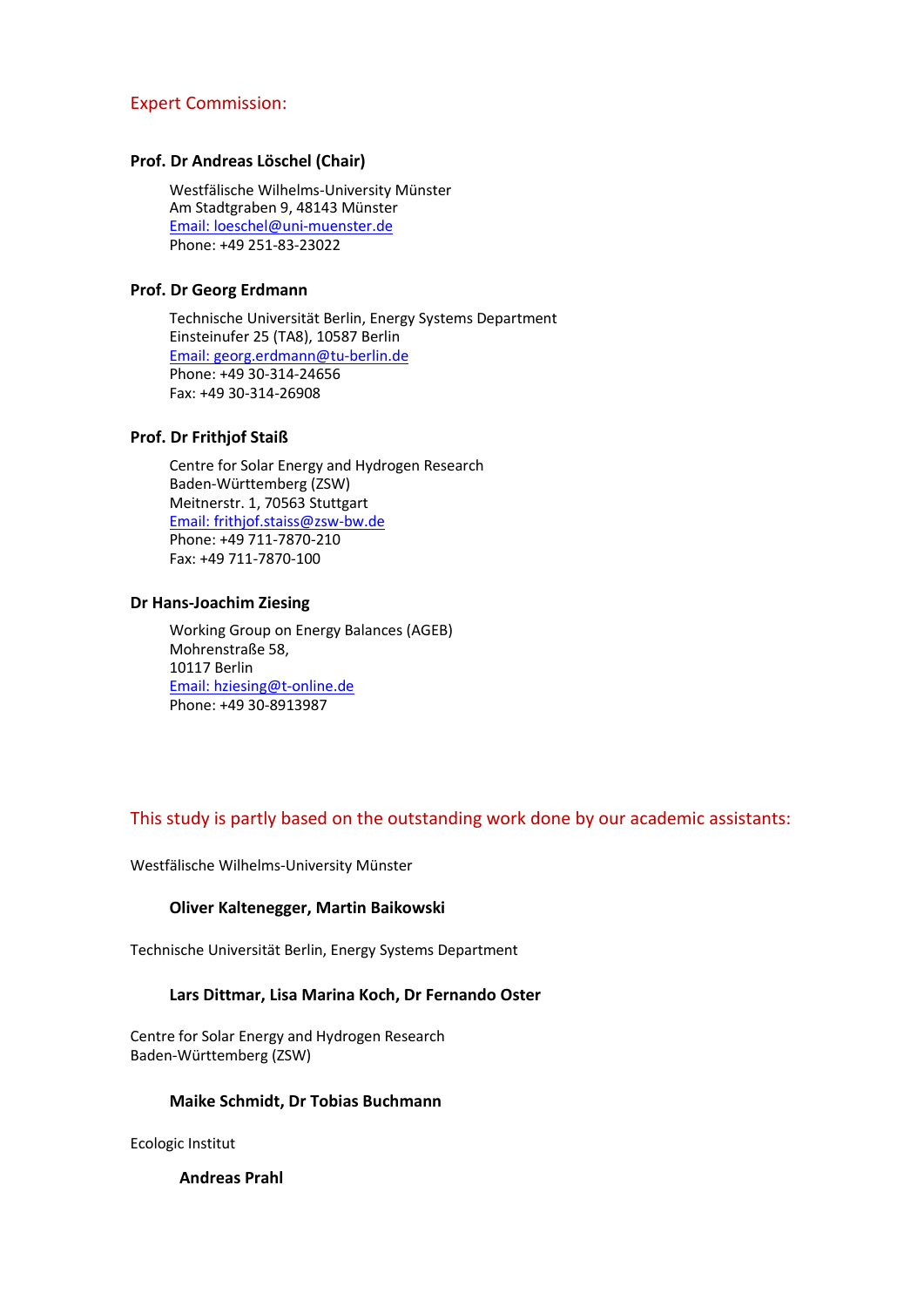#### **Statement**

#### **0 Foreword**

**1.** These comments by the Expert Commission on the Energy of the Future Monitoring Process refer to the Sixth Monitoring Report of the Federal Government for reference year 2016. The monitoring process serves to review the progress made on attaining the goals of the Federal Government's Energy Concept "for an environmentally sound, reliable and affordable energy supply" of September 2010 and the implementation status of the relevant measures, so that fine-tuning can take place where necessary. To this end, the Federal Government appointed an independent Expert Commission in October 2011 consisting of four energy scientists; they are tasked with evaluating and commenting on the monitoring reports to be produced by the ministries each year and the progress reports submitted every three years. The focus of the monitoring reports is on providing a factsbased overview of the energy transition, whilst the progress reports contain a more wide-ranging analytical element and can propose action to overcome barriers to reaching the goals.

**2.** The Sixth Monitoring Report and the comments on it are outside the usual schedule. Firstly, according to the agreed schedule, both documents were to be presented to the Federal Cabinet by 15 December 2017 (cf. Bundestag Printed Paper 18/6781). However, there were unusually time-consuming coalition negotiations in autumn 2017, and this also delayed the compilation of the Monitoring Report. For this reason, the Expert Commission decided in October 2017 to publish a separate brief commentary on the status and key fields of the energy transition. Secondly, the schedule provided for a progress report rather than the monitoring report that has now been presented. Since a progress report not only documents the status of implementation of the energy transition, but also should contain an outlook for the future development and propose what may be far-reaching measures, the Federal Government decided that these explicitly forward looking messages should be contained in the future, seventh monitoring report, which is to be integrated into the second progress report.

**3.** These comments by the Expert Commission refer to the draft of the Sixth Monitoring Report, which was provided to us by the Federal Ministry for Economic Affairs and Energy on 12 June 2018. At that time, the report was still being coordinated among the ministries. We are grateful to the Federal Ministry for Economic Affairs and Energy for endeavouring to provide the report as quickly as possible.

**4.** As part of the monitoring process, numerous meetings took place with representatives of the Federal Ministry for Economic Affairs and Energy, the Federal Network Agency and the Federal Environment Agency. In April 2017, the chair of the Expert Commission attended the Bundestag Committee on Economic Affairs and Energy, and in May 2017 he was invited as an expert to the public hearing on the Federal Government's draft "Second Act amending the Energy and Electricity Duty Act". In July 2017 there was a separate meeting between the Expert Commission and representatives of the Federal Ministry for the Environment, Nature Conservation, Building and Nuclear Safety and the Federal Ministry of Transport and Digital Infrastructure. This meeting focused mainly on the climate and energy targets for 2030 and on the questions from the Expert Commission. The discussions this year were supported by the provision of many current studies undertaken on behalf of the Federal Government. Mention should be made here of the discussions relating to the study on "the impact of the measures of the Federal Government within the target architecture for the restructuring of the energy supply" with the consortium undertaking the study (July and November 2017). Also, in October 2017, the Federal Ministry for Economic Affairs and Energy organised a workshop with the National Regulatory Control Council to determine the costs of the energy transition, in which the Expert Commission presented its views. Our thanks go to all our interlocutors, and particularly those in the ministries and federal authorities, for the constructive cooperation.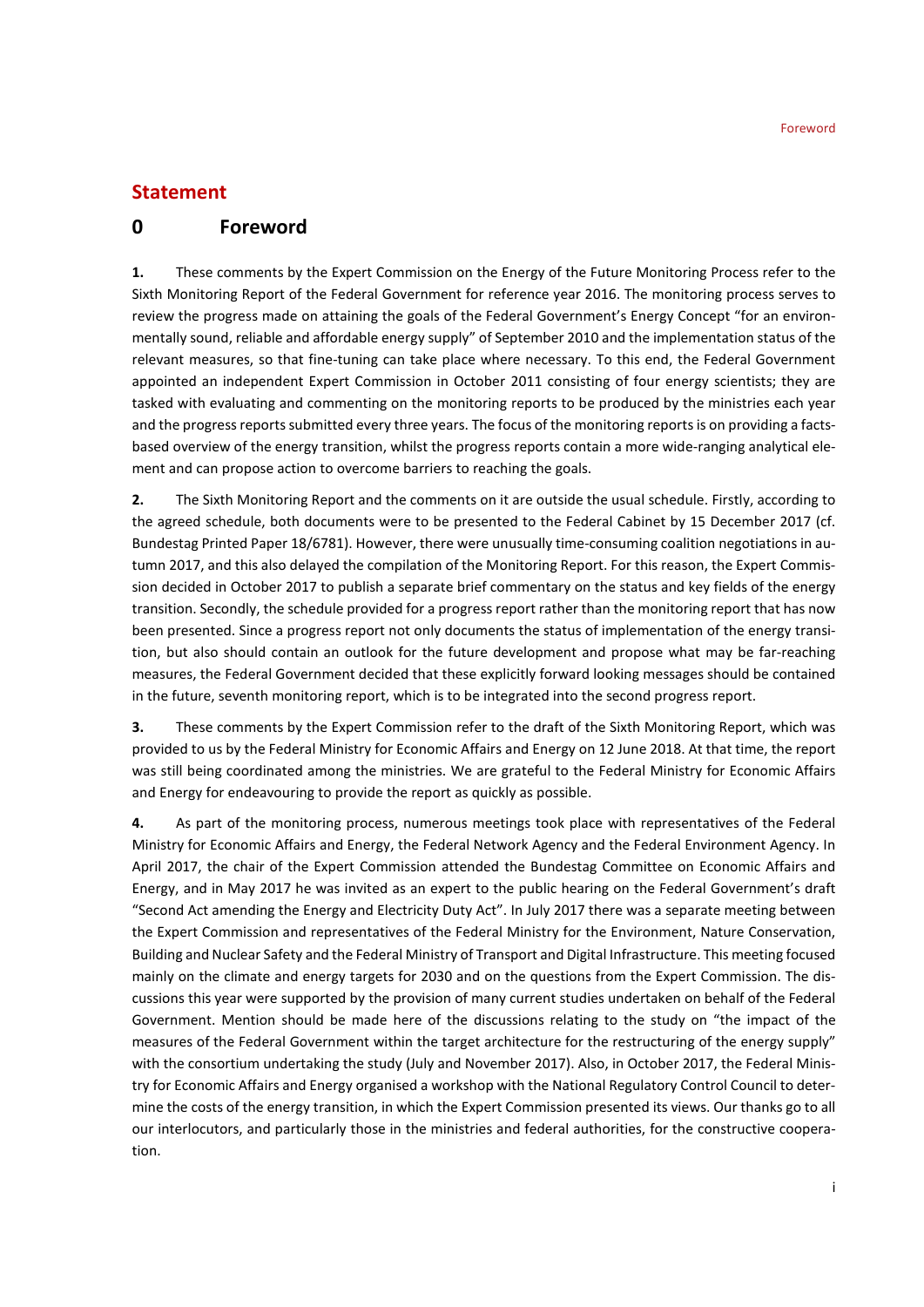#### Expert Commission on the Energy of the Future Monitoring Process

**5.** The questions and issues raised during the monitoring process are addressed in these comments. A particular focus is placed this year on the EU Governance Regulation, which will set the course in the next decade up to 2030 for the national and European monitoring of the energy transitions. In this context, we are particularly grateful to Matthias Duwe (Ecologic Institut) and Dr Severin Fischer (ETH Zürich), who fed their expertise on the European processes into a joint workshop with the Expert Commission (March 2018). With regard to the chapter on start-ups, we are grateful to Prof. Dr Orestis Terzidis and his assistant Markus Lau. On the basis of their work, the Expert Commission makes a proposal for the future development of monitoring of start-ups in the energy sector.

**6.** Furthermore, the chair of the Expert Commission was a member of the "Energy Transition Research Forum" at the Federal Ministry of Education and Research and of the board of the academy project "Energy Systems of the Future" of the Leopoldina National Academy of Sciences, the Union of German Academies of Sciences, and acatech. At present, the Expert Commission is also examining the possibilities for international monitoring of the energy transitions in various countries.

**7.** The Expert Commission could not have produced these comments without the outstanding dedication of their academic assistants. For this reason, our sincere thanks go to Oliver Kaltenegger, Martin Baikowski, Laura Klockenbusch and Dr Jörg Lingens of Westfälische Wilhelms-Universität Münster, Lars Dittmar, Lisa Marina Koch and Dr Fernando Oster of the Energy Systems Department of TU Berlin, Maike Schmidt and Dr Tobias Buchmann of the ZSW, Stuttgart, and Andreas Prahl of the Ecologic Institut, Berlin.

**8.** Any errors or omissions in these comments are the sole responsibility of the undersigned.

Berlin, Münster, Stuttgart, 27 June 2018

Georg Erdmann Andreas Löschel

Frithjof Staiß **Hans-Joachim Ziesing Hans-Joachim Ziesing**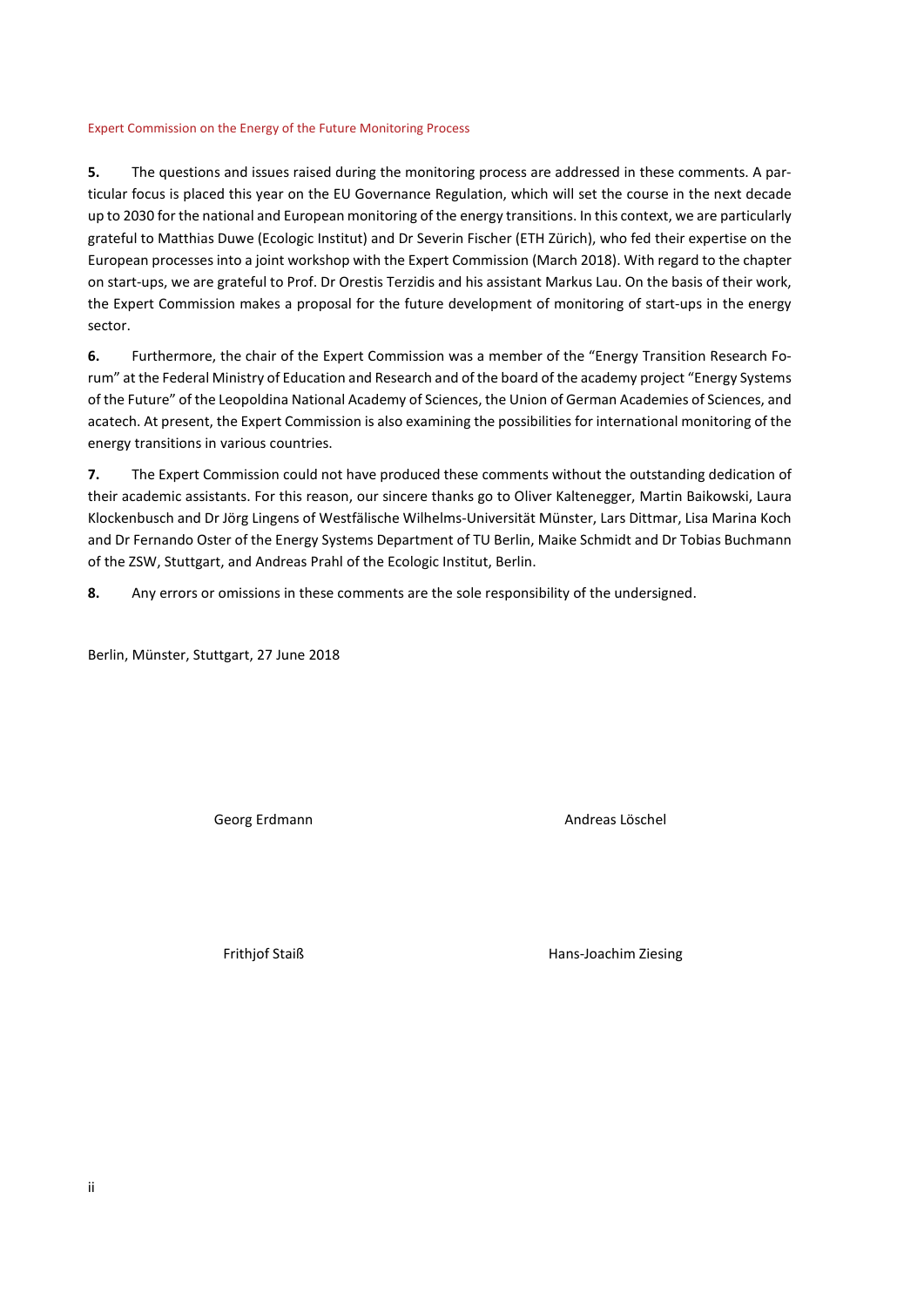#### **Summary of the statement**

#### **Statement on the Sixth Monitoring Report of the Federal Government**

#### **Status of the energy transition**

**1.** The Federal Government set itself a long-term energy policy strategy with ambitious goals in its Energy Concept of September 2010 and the decision in August 2011 to phase out nuclear power. Accordingly, a large number of important projects for the energy transition have been realised in recent years. These include the National Action Plan on Energy Efficiency (NAPE), the funding of electric mobility, and recently the move to auctions for the funding of the expansion of renewable energy and the further development of the electricity market design. The coalition agreement addresses the main fields of action, albeit in an abstract manner which generally lacks specific measures.

**2.** In order to document the implementation of the Energy Concept and the progress achieved, the Federal Government publishes a facts-based monitoring report each late autumn, as well as a progress report every three years containing an in-depth analysis of the developments and measures. Since 2011, the Federal Government has been advised in this process by an independent commission consisting of four energy experts. The Expert Commission on the Energy of the Future Monitoring Process presents annual comments on the progress made on the energy transition which are attached to the Federal Government's monitoring reports on the energy transition and forwarded to the Cabinet and the Bundestag.

**3.** Due to the time-consuming formation of the government, the Sixth Monitoring Report is being presented behind schedule. However, the Expert Commission did publish a separate brief commentary on the status and key fields of the energy transition in autumn 2017 (EWK, 2017). The Sixth Monitoring Report by the Federal Government and these comments refer to 2016, even if many facts are already available for 2017. A progress report should rapidly be produced to close this gap and to formulate an outlook for the energy transition with viable measures which are capable of meeting the targets. The current Monitoring Report provides a realistic assessment of the successes, and also of the difficulties, in the implementation of the energy transition. There should now soon be a deeper analysis of the causes of foreseeable failures to meet certain energy transition targets and – building on this – proposals to counter these failures. This will provide a logical development of the Energy Concept.

**4.** The current, facts-based overview of the status of the implementation of the energy transition shows a considerable need for action in order to meet some of the energy transition targets. Not all areas of the energy transition are making the desired progress. It is true that the nuclear phase-out is progressing well, but the overarching goal of the energy transition, to cut greenhouse-gas emissions, will probably be missed by quite a margin up to 2020. The Expert Commission has been pointing out this anticipated gap for several years now. In this context, the Expert Commission believes that positive mention should be made of two measures by the Federal Government: Firstly, the coalition agreement has announced a Climate Change Mitigation Act in which a longterm target corridor in compliance with the Paris Climate Agreement is now to be rapidly set. Secondly, the Federal Government is now working on the details of the phase-out of coal-fired electricity generation, and has set up the "Growth, Structural Change and Regional Development Commission" for this purpose.

**5.** The expansion of renewable energy remains on track, driven particularly by the dynamic development of renewables-based electricity generation. However, good progress on the renewables contrasts with considerable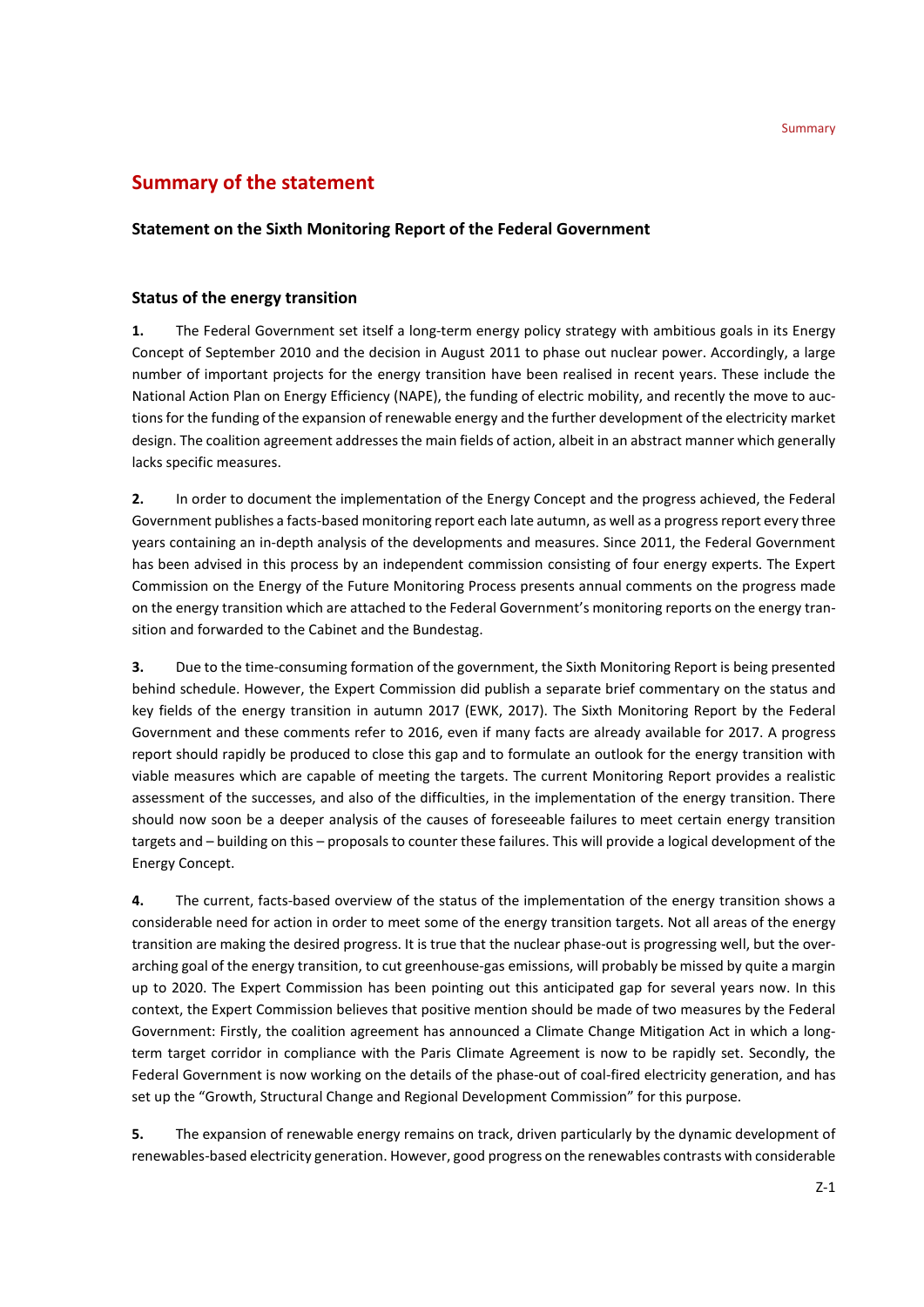deficiencies in improving energy efficiency. The developments in the transport sector in particular are going in the wrong direction, in terms of both energy consumption and greenhouse gas emissions.

**6.** The picture is also mixed with regard to the qualitative dimension of the Federal Government's Energy Concept. Taking electricity imports into consideration, security of supply does not appear to pose a problem in the coming years. However, the expansion of the grid has been falling further and further behind the targets in recent years. The energy transition is currently affordable, and this is reflected in a renewed drop in the proportion of economic output accounted for by end-user spending on electricity. However, this development should continue to be closely monitored, since the stabilisation of overall expenditure is likely to be only temporary. In the view of the Expert Commission, public acceptance of the energy transition, which is so important, does not exist unreservedly.

**7.** The views of the Expert Commission differ in some aspects from those of the Federal Government, particularly regarding the development of greenhouse gas emissions, final energy productivity, the increase in the proportion of renewable energy in the consumption of heat, and (particularly looking to the future) security of supply. These are areas in which the Expert Commission arrives at a more sceptical view than the Federal Government.

#### **The energy transition traffic light**

**8.** For the purpose of its assessment, the Expert Commission is deploying an energy transition traffic light. Using seven key indicators and various supplementary indicators, this provides a robust depiction. The colour of the traffic light shows whether the attainment of the target by 2020 – or 2022 in the case of the nuclear phaseout – is likely (green) or unlikely (red). The colour amber is used to mark indicators for targets where it is not certain at present that they will be attained (cf. Table 1 for an overview of all indicators, and Table 2 for a detailed breakdown of each indicator).

**9.** With regard to allocation to the three categories, the Expert Commission uses the statistical concept of prediction intervals. If the politically determined target figure for 2020 lies within the prediction interval, this means that the target is likely to be attained if the current trend continues, at least in statistical terms. If the target is likely to be overfulfilled or missed, the figures will lie outside the interval. Measures that have recently been implemented or become effective and are thus not reflected in past data are fed in in the form of expert assessments where no quantitative and robust analysis of the effect is available. In this way, the energy transition traffic light combines the strengths of an objective, statistical facts-based methods with the expertise of the Expert Commission.

**10.** It looks highly likely that the climate target for 2020 will be missed by a large margin. In this regard, the Expert Commission has for years been flagging up the risk of a substantial failure to meet the target. This is now also being conceded by the Federal Government: both the Sixth Monitoring Report and the Federal Government's 2017 Climate Action Report assume that the reduction in greenhouse gas emissions against 1990 will only be around 32 % (excluding further measures to mitigate climate change). At the present rate of progress, it will also not be possible to attain the 2030 target, because from 2017 until 2030, annual greenhouse gas emissions would have to be cut three times more than it was the case in the years from 2000 until 2017.

**11.** In the field of renewable energy, renewables-based electricity generation is the main driver of developments. However, the proportions of renewable energy vary very widely from sector to sector. Even in the auctions of funding for renewables-based electricity generation, it will not be possible to attain the desired intensity of competition in all sectors. Particular note should be taken of this against the background of the special auctions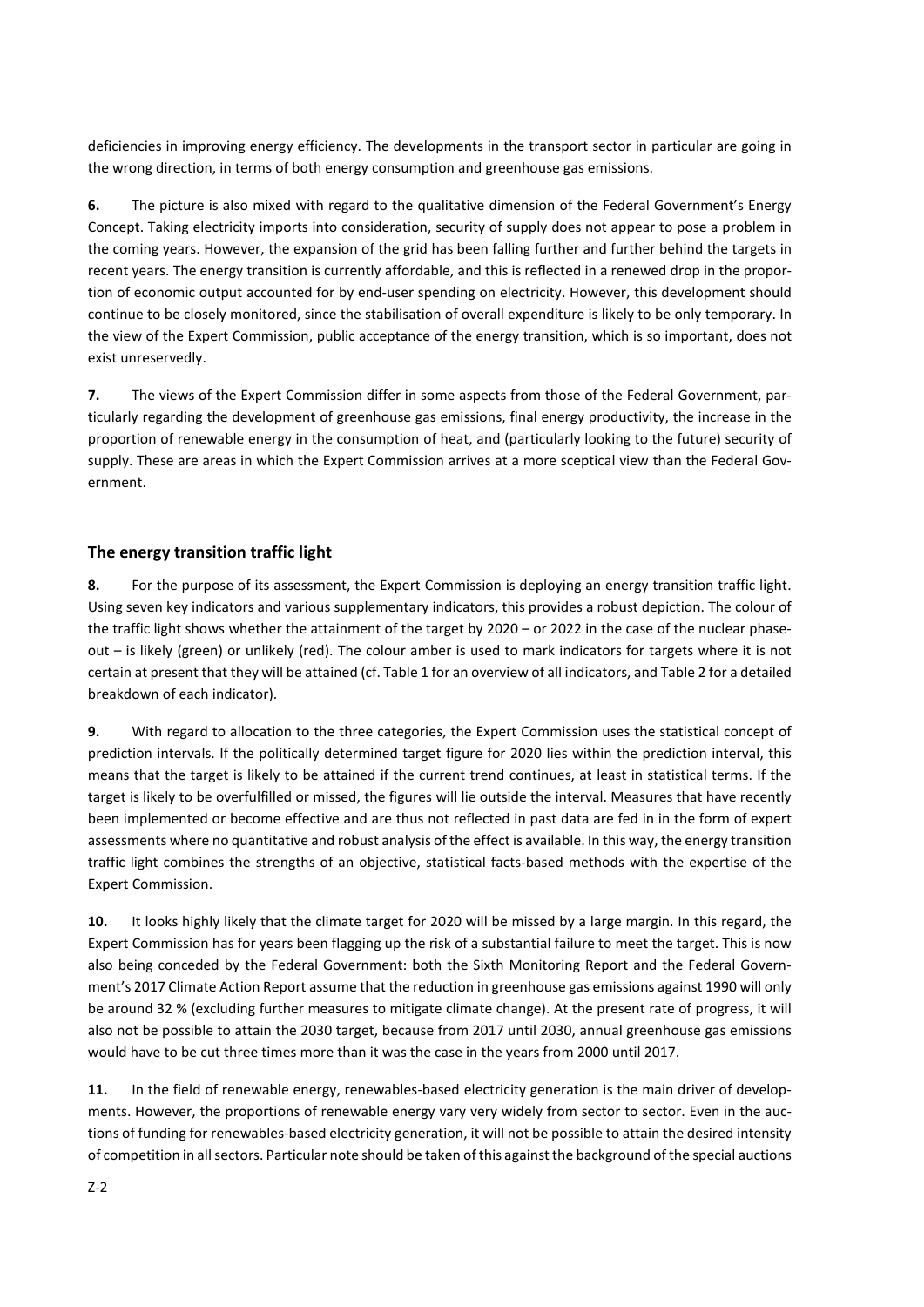for photovoltaic installations and onshore wind energy announced in the coalition agreement. The idea of dispensing with a funding system is also only feasible if there are substantial alterations to the electricity market design and corresponding supporting arrangements, such as carbon pricing for fossil fuels.

**12.** The generally positive trends in the field of renewable energy compare with an unsatisfactory development in energy efficiency. It is true that both the proportion of renewables in final energy consumption and the proportion of renewables in gross electricity consumption proceeded on track; however, the increase in final energy productivity is not going to plan, and the reduction in primary energy consumption is also lagging behind expectations. Energy productivity would have to be boosted by a factor of 4 in order to get back on track to hit the Energy Concept target by 2020. It is necessary to rapidly address the large, still untapped potential here in order to achieve significant results on energy efficiency and the renovation of buildings.

**13.** The transport sector is clearly missing the energy transition targets both in terms of boosting the proportion of renewables and in terms of cutting final energy consumption. Final energy consumption in the transport sector rose for the fourth year in succession; in 2016, the year-on-year rise was almost 3 %. The gap between current progress and the 2020 target equates roughly to the annual consumption of 10 to 11 million cars in Germany. The need for reductions up to 2030 amounts to nearly 70mt of CO<sub>2</sub> equivalents or approx. 41 %. However, the emissions from motorised individual transport are rising in view of the growing number of vehicles and the related total number of kilometres travelled, whilst the average specific energy consumption and thus also the average specific  $CO<sub>2</sub>$  emissions in the car fleet have been stagnating for years. Despite this, the desired measures stated in the coalition agreement are very vague. Figure 1 summarises the current trends and changes needed in order to attain specific energy transition targets.



#### **Figure 1: Changes needed now and in future for specific energy transition targets**

**14.** Whilst the Federal Government believes that the electricity supply is thoroughly secure, the Expert Commission certainly sees problems in security of supply. It is true that there are very few supply failures at present, but there are signs of major shortfalls in the expansion of the grid. The projects governed by the Power Grid Expansion Act currently stand at approx. 750 completed kilometres at the end of the first quarter of 2018, or around 840 kilometres behind the original schedule. In the case of expansion projects under the Federal Requirements Plan Act, the shortfall is even greater. The plan was to have 1,435 completed kilometres of powerlines at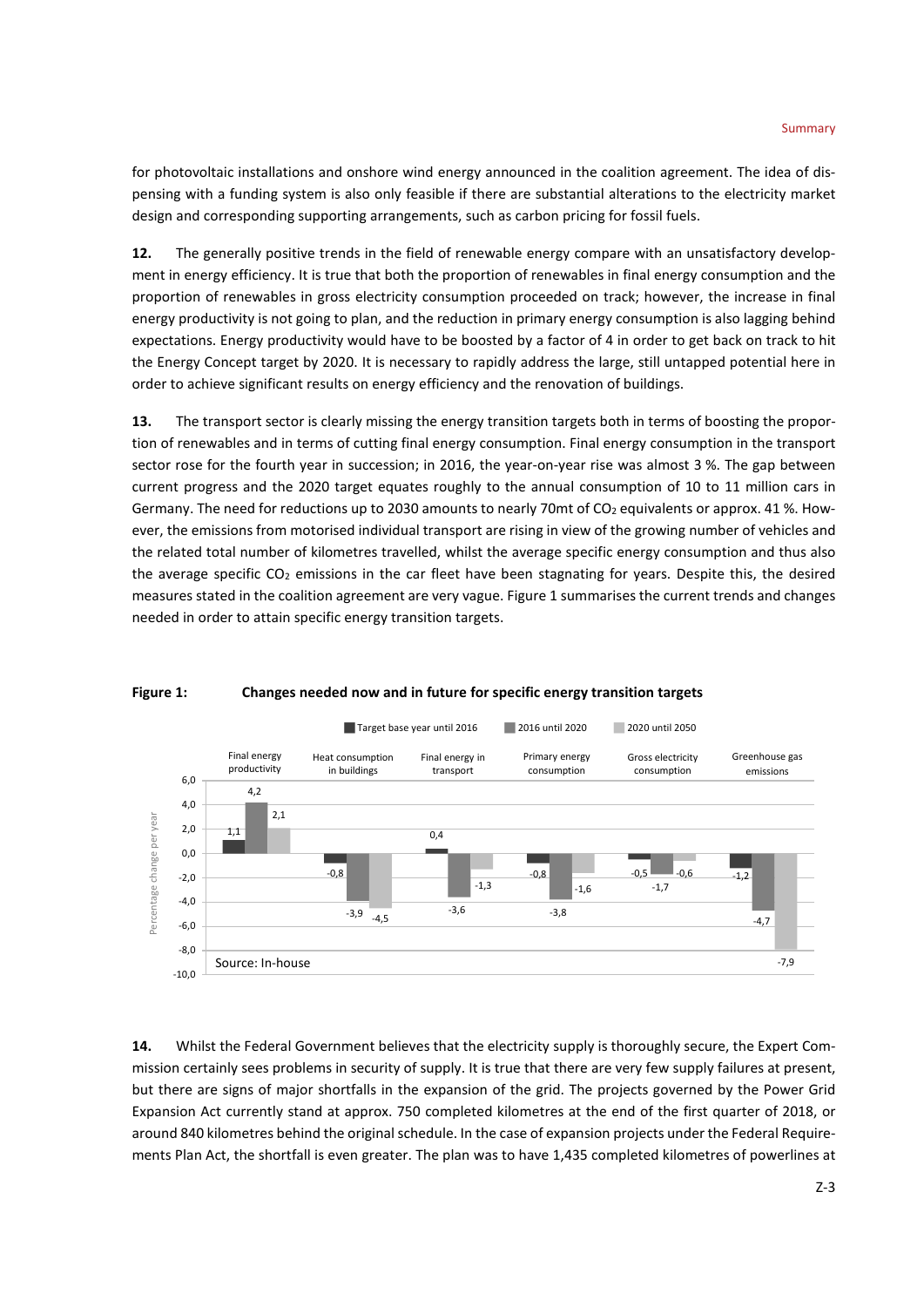the end of 2017, but only 150 kilometres were in place at the end of the first quarter of 2018. At present, it is still possible to remedy critical grid situations with expensive system services. Without more resolute progress on grid expansion, however, the Federal Government will be endangering its targets to increase the amount of renewable electricity generation facilities, and will be risking supply-critical situations in future.

**15.** In terms of total expenditure on the energy transition, the proportion of GDP accounted for by end-user spending on electricity dropped from 2.3 % in 2015 to 2.2 % in 2016. Increases in the field of state-induced (EEG surcharge, etc.) and regulated (grid fees) elements contrast with a fall in market-driven elements, resulting in an overall slight drop in expenditure of close to EUR 1 bn in 2016. A reform of fees, taxes and charges on energy is necessary, but difficult. The price system for energy needs to be more clearly oriented to the actual cause of climate change, greenhouse gas emissions, currently fails to utilise a great deal of potential for cost efficiency, runs counter to the important concept of sector coupling, and results in distorted or overlapping price signals. A lean energy price system would, as far as possible, cover all sources of greenhouse gas emissions by a generally uniform price per emitted tonne of  $CO<sub>2</sub>$ , and would provide complementary instruments (only) for further imperfections in the market.

**16.** The summary of the overall assessment of the Expert Commission regarding the status of the energy transition in terms of attaining the 2020/2022 targets can be seen in Table 1. Table 2 provides a detailed breakdown of the developments of the specific indicators.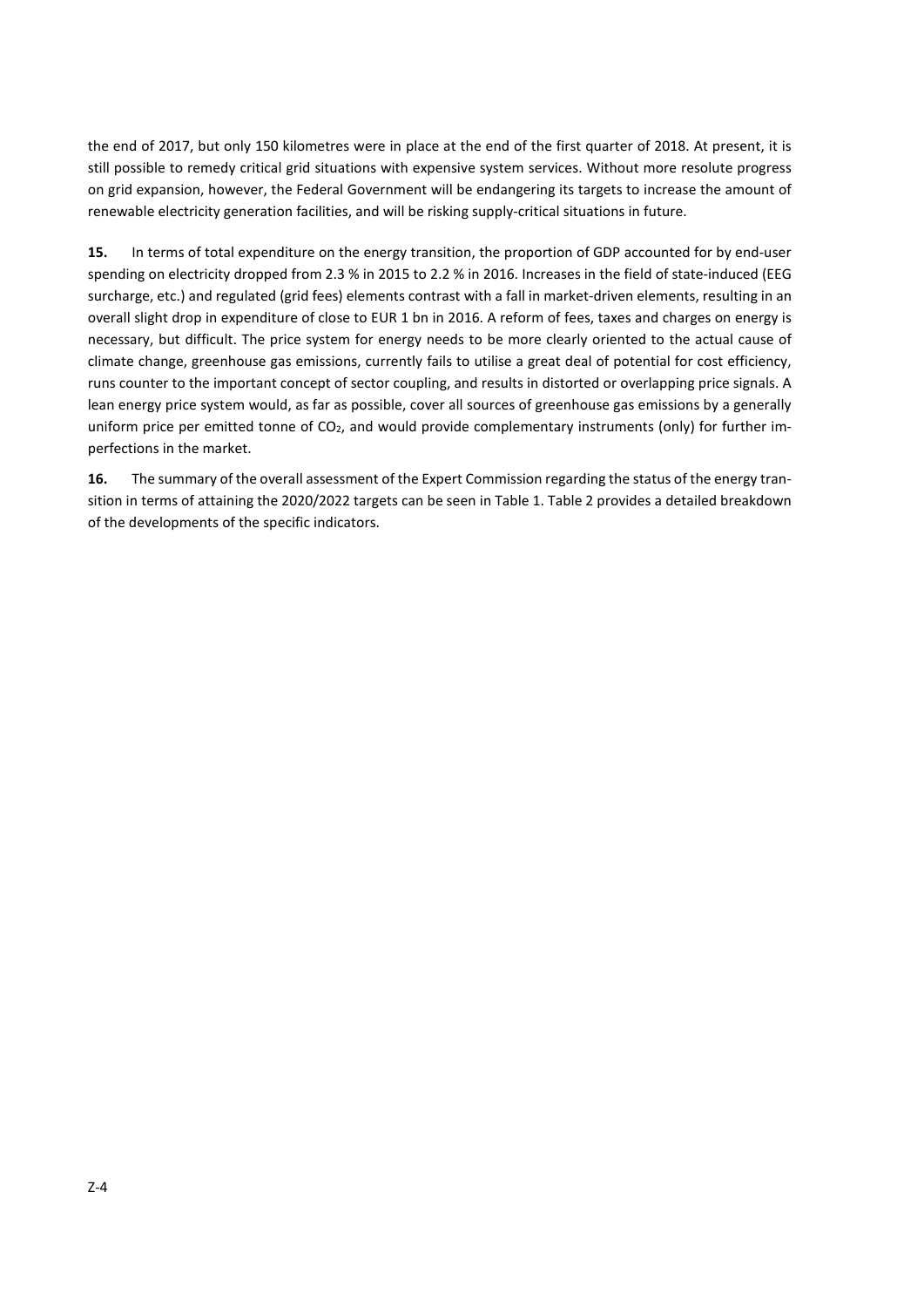| Table 1: | Summary of the overall assessment of the Expert Commission regarding the status of the |
|----------|----------------------------------------------------------------------------------------|
|          | energy transition in terms of attaining the 2020/2022 targets                          |

| Dimension                     | Indicator                                                                                          |
|-------------------------------|----------------------------------------------------------------------------------------------------|
| Mitigating climate<br>change  | Reduction in greenhouse gas emissions (leading indicator or overarching target)                    |
| Phase-out of nuclear<br>power | Operational nuclear power plants (leading indicator or overarching target)                         |
|                               | Increase in the share of renewable energy in gross final energy consumption<br>(leading indicator) |
| Renewable energy              | Increase in the share of renewable energy in gross electricity consumption                         |
|                               | Increase in the share of renewable energy in heat consumption                                      |
|                               | Increase in the share of renewable energy in transport                                             |
|                               | Reduction of primary energy consumption (leading indicator)                                        |
| Energy efficiency             | Final energy productivity                                                                          |
|                               | Reduction in demand for heat in building sector                                                    |
|                               | Reduction in final energy consumption in transport                                                 |
|                               | Expansion of transmission grids (leading indicator)                                                |
| Security of supply            | Redispatch measures                                                                                |
|                               | System Average Interruption Duration Index - SAIDI electricity and SAIDI gas                       |
|                               | End-user spending on electricity in terms of GDP (leading indicator)                               |
|                               | End-user spending on heating services                                                              |
| Affordability                 | End-user spending in road traffic                                                                  |
|                               | Industrial electricity unit costs in the international comparison                                  |
|                               | Residential electricity costs                                                                      |
|                               | General approval of the goals of the energy transition (leading indicator)                         |
| Public acceptance             | Approval of the implementation of the energy transition                                            |
|                               | Approval on the basis of the personal impact                                                       |
|                               | unlikely<br>Target attainment:<br>likely (<br>uncertain                                            |

Source: In-house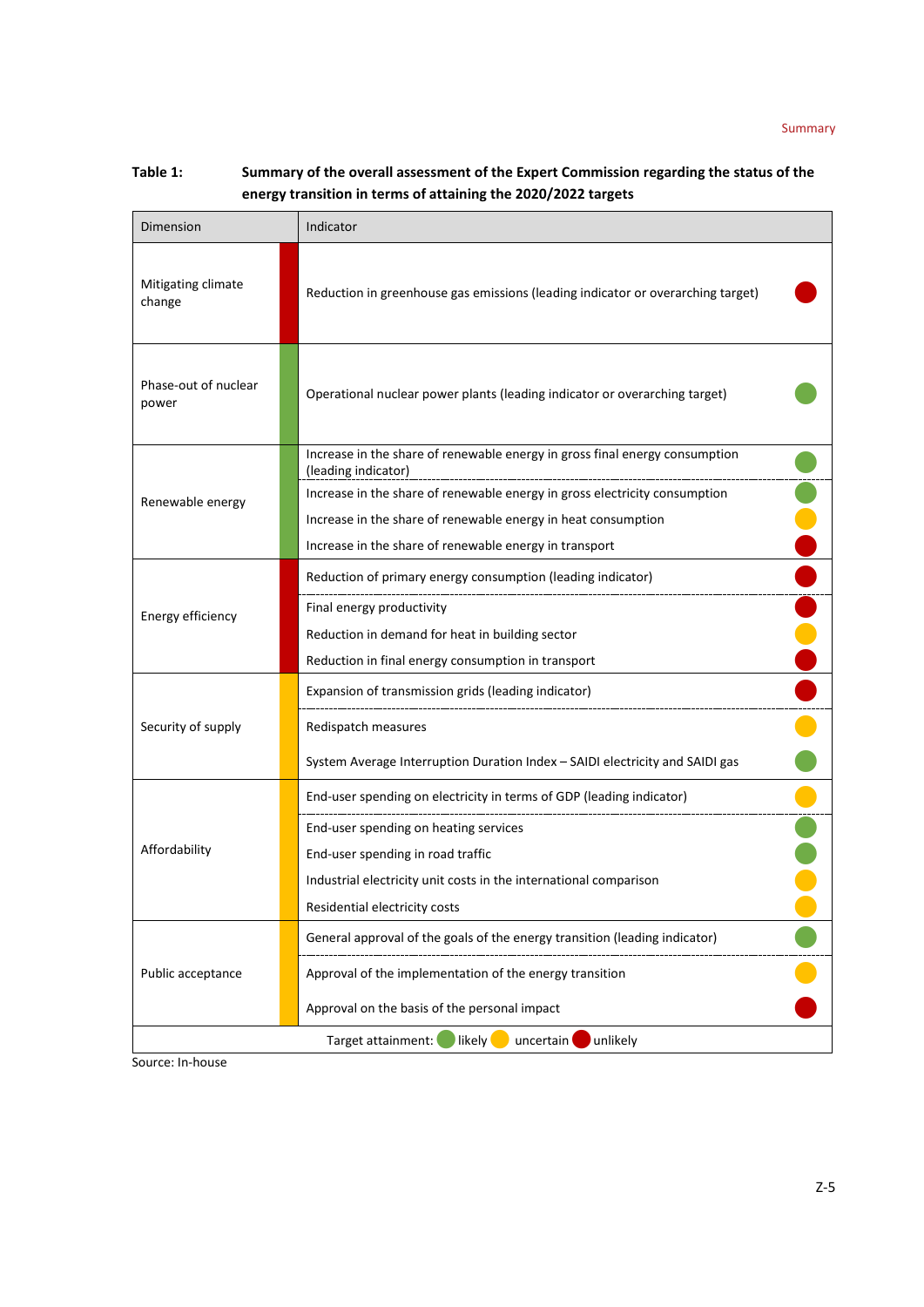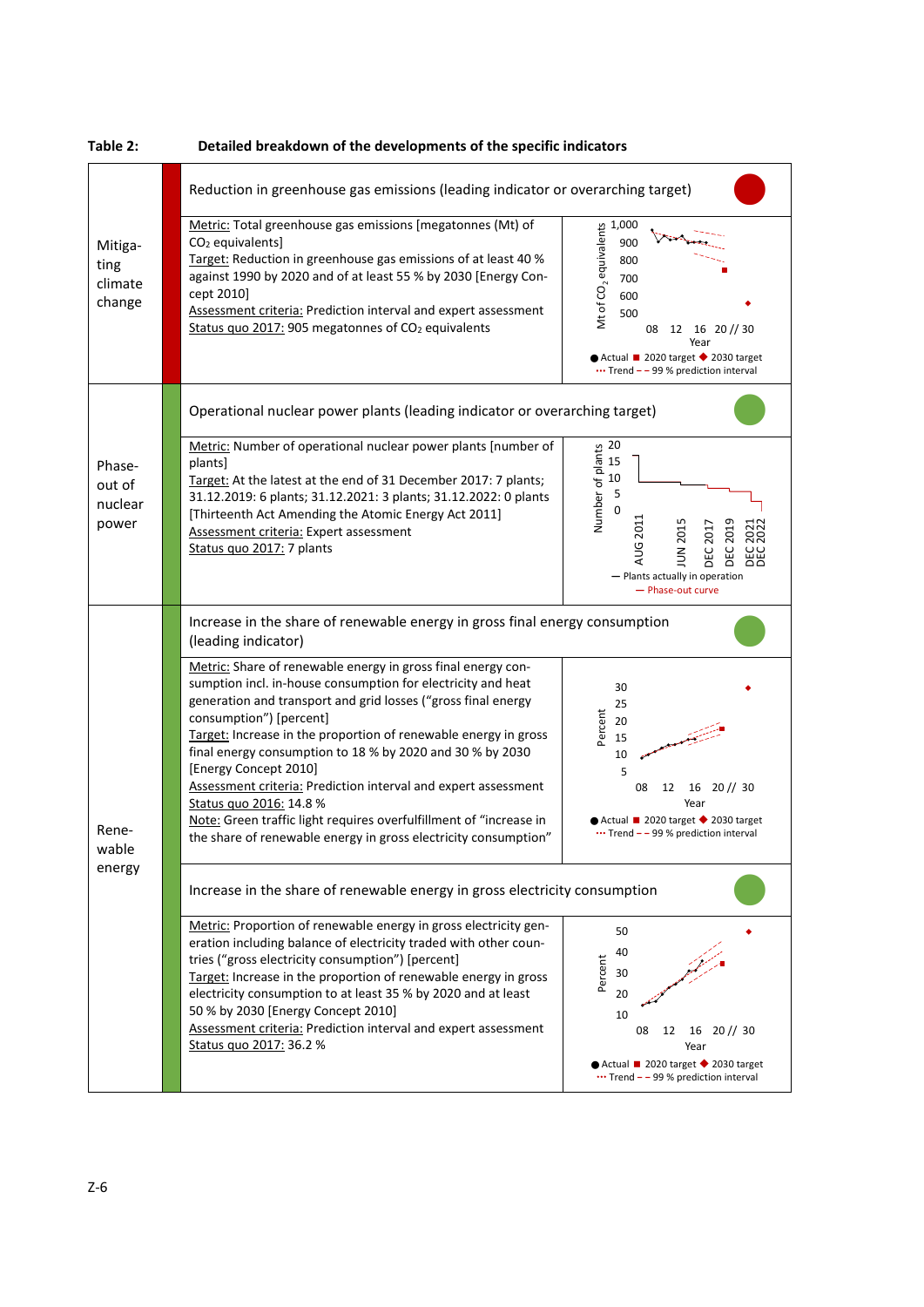#### **Summary**

#### **Continuation**

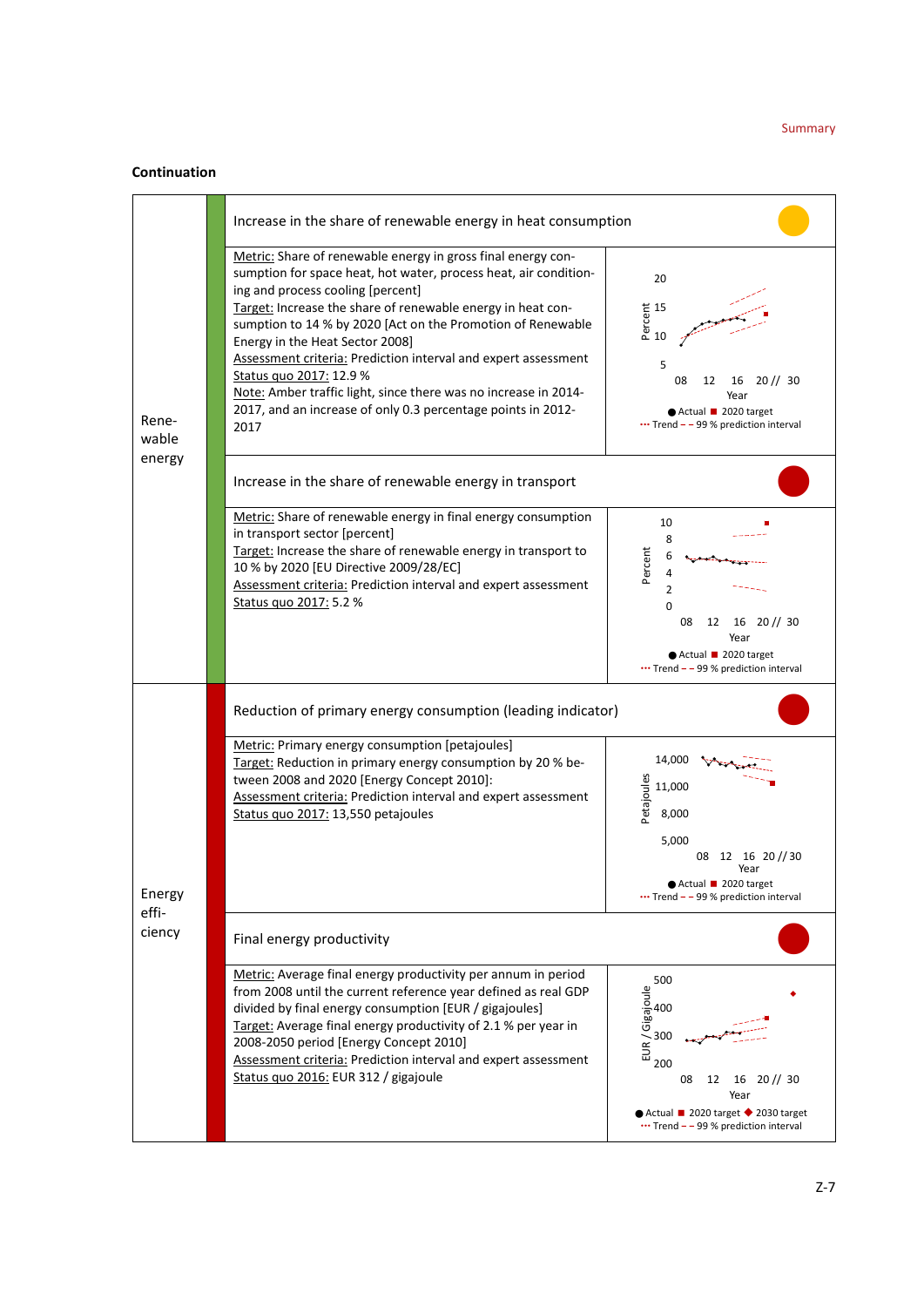#### **Continuation**

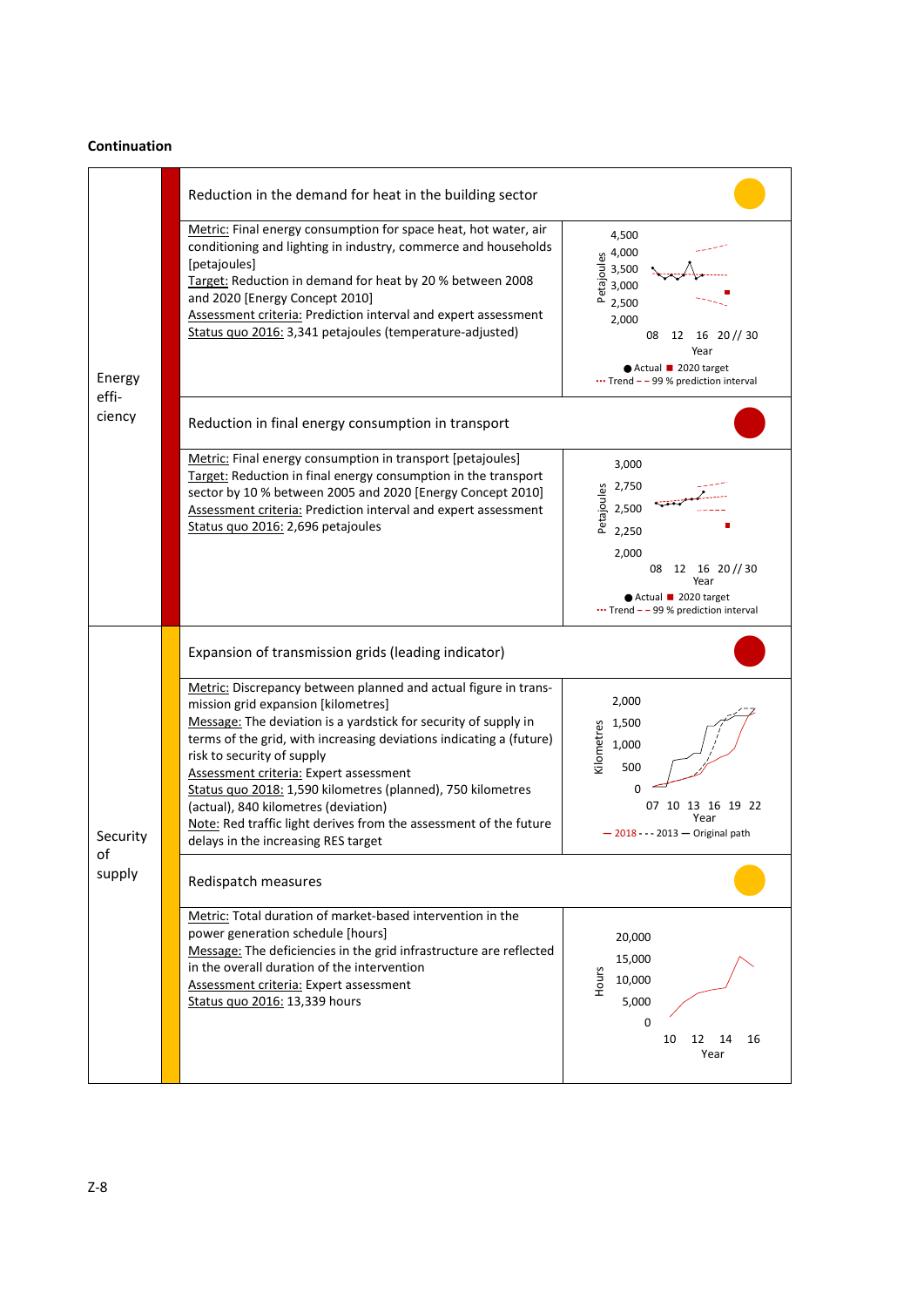#### Summary

#### **Continuation**

|                          |  | System Average Interruption Duration Index - SAIDI electricity and SAIDI gas                                                                                                                                                                                                                                                                                                                                                                                                                                                                                                |                                                                                                                                      |                                                                                                                                                  |  |  |
|--------------------------|--|-----------------------------------------------------------------------------------------------------------------------------------------------------------------------------------------------------------------------------------------------------------------------------------------------------------------------------------------------------------------------------------------------------------------------------------------------------------------------------------------------------------------------------------------------------------------------------|--------------------------------------------------------------------------------------------------------------------------------------|--------------------------------------------------------------------------------------------------------------------------------------------------|--|--|
| Security<br>оf<br>supply |  | Metric: Failures in electricity supply and gas supply per year and cus-<br>tomer [minutes]<br>Message: SAIDI electricity is a metric for electricity supply security,<br>SAIDI gas for gas supply security; SAIDI electricity and SAIDI gas disre-<br>gard scheduled interruptions and interruptions due to force majeure;<br>SAIDI electricity only measures downtimes longer than 3 minutes,<br>SAIDI gas measures all interruptions to the gas supply<br>Assessment criteria: Expert assessment<br>Status quo 2016: 12.8 minutes for electricity and 1.0 minutes for gas | 18<br>Minutes<br>12<br>6<br>0<br>08<br>10<br>14<br>16<br>12<br>Year<br>- SAIDI electricity - SAIDI gas                               |                                                                                                                                                  |  |  |
|                          |  | End-user spending on electricity in terms of GDP (leading indicator)                                                                                                                                                                                                                                                                                                                                                                                                                                                                                                        |                                                                                                                                      |                                                                                                                                                  |  |  |
| Afford-<br>ability       |  | Affordability metrics:<br>(Aggregated) end-user spending on electricity (and for heat ser-<br>vices and road transport) divided by GDP [percent]<br>Electricity unit costs for industry defined as cost of electricity di-<br>٠<br>vided by value added [percent]<br>Message: The indicators measure the burden of energy costs<br>Assessment criteria: Expert assessment<br>Status quo 2016: 2.2 % (end-user spending on electricity in terms of<br>GDP)                                                                                                                   | 6<br>Per cent<br>4<br>2<br>0<br>12<br>16<br>00<br>04<br>08<br>Year<br>- End-user spending on electricity in<br>terms of GDP          |                                                                                                                                                  |  |  |
|                          |  | End-user spending<br>on heating services                                                                                                                                                                                                                                                                                                                                                                                                                                                                                                                                    | End-user<br>spending on<br>road transport                                                                                            | Industrial unit<br>electricity costs<br>in intern. com-<br>parison                                                                               |  |  |
|                          |  | 6<br>Per cent<br>4<br>$\overline{2}$                                                                                                                                                                                                                                                                                                                                                                                                                                                                                                                                        | 6<br>Per cent<br>$\overline{4}$<br>$\overline{2}$                                                                                    | 6<br>Per cent<br>4<br>$\overline{2}$                                                                                                             |  |  |
|                          |  | 0<br>11 12 13 14 15 16<br>Year<br>- End-user spending<br>on heating services in terms of GDP                                                                                                                                                                                                                                                                                                                                                                                                                                                                                | 0<br>11 12 13 14 15 16<br>Year<br>- End-user spending<br>on road transport in terms of GDP                                           | 0<br>00<br>04<br>12<br>16<br>08<br>Year<br>- Industrial unit electricity costs<br>in Germany<br>- Industrial unit electricity costs<br>in the EU |  |  |
|                          |  | Burden of energy costs on households                                                                                                                                                                                                                                                                                                                                                                                                                                                                                                                                        |                                                                                                                                      |                                                                                                                                                  |  |  |
|                          |  | Metric: Proportion of energy spending of private households (exclud-<br>ing vehicle fuel) in terms of total consumer spending [percent]<br>Message: The indicator shows the burden of energy costs for house-<br>holds and draws attention to potential social effects of the energy<br>transition; it compares the burden of energy costs for poor house-<br>holds with the burden on average households<br>Assessment criteria: Expert assessment<br>Status quo 2016: 8.0 % (poor households) and 5.6 % (average house-<br>hold)                                          | 12<br>9<br>Per cent<br>6<br>3<br>0<br>00<br>04<br>12 16<br>08<br>Year<br>- Monthly household income < EUR 900<br>- Average household |                                                                                                                                                  |  |  |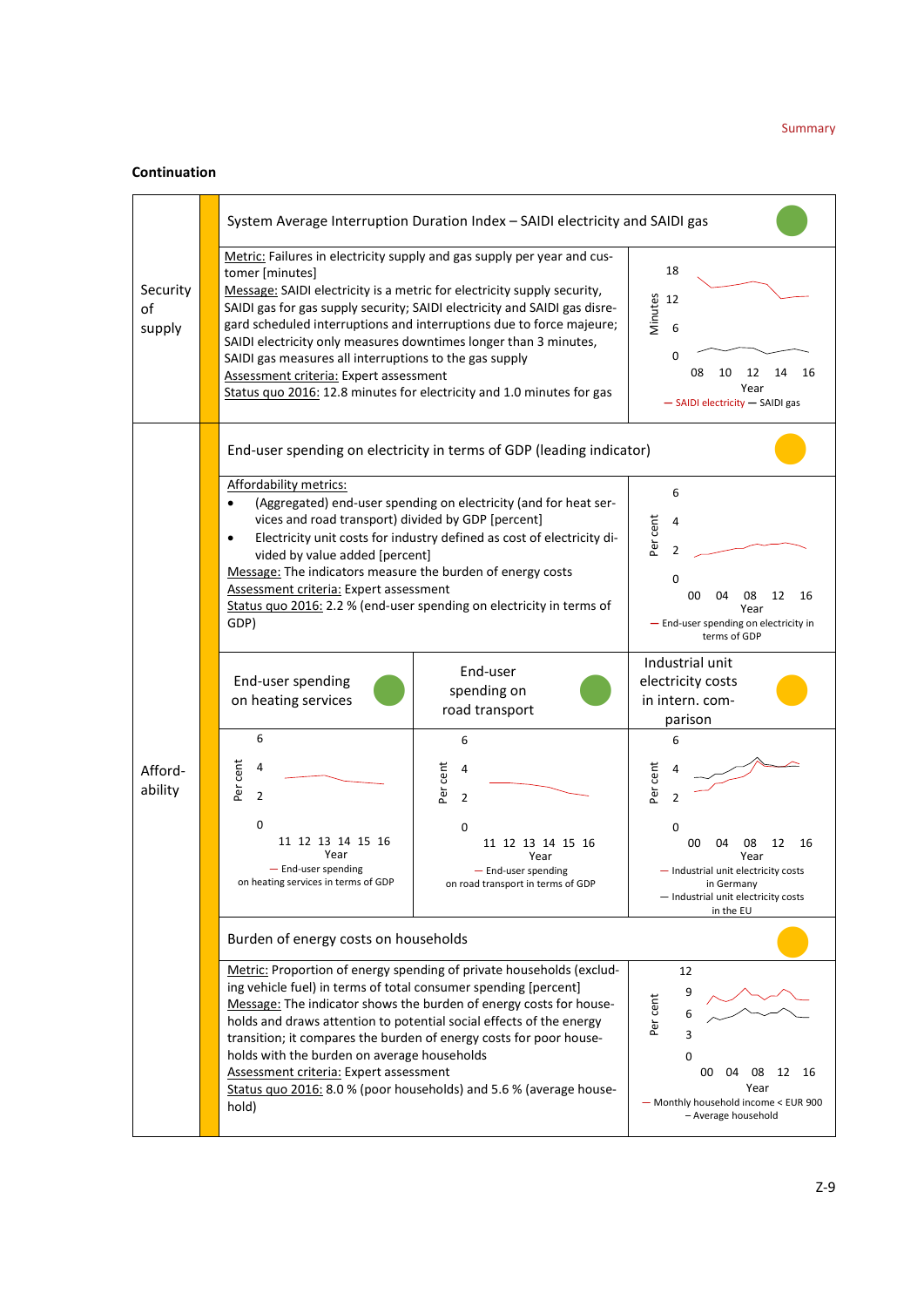#### **European and international context**

**17.** In its Monitoring Report, the Federal Government has taken an intensive look at European and international energy and climate policy, placing this part of its report at the beginning in order to signal its significance. EU energy policy is currently dominated by the negotiations on the "Clean Energy for All Europeans" package of legislation proposed by the European Commission in November 2016. On the basis of this legislation, the EU's climate and energy target architecture is to be fleshed out for the 2020-2030 period, and the European energy union is to be developed further. One major component of the package of legislation is the regulation on the governance of the energy union which, inter alia, puts key conditions in place for the development of national energy transition monitoring. Since the EU's target architecture for 2030 does not stipulate any binding national renewable energy and energy efficiency targets for 2030, the European Commission lacks the power to bring treaty infringement procedures in the case of non-compliance. Against this background, European Commission has proposed an innovative policy in the Governance Regulation: the Member States are to use integrated National Energy and Climate Plans (NECPs) and progress reports to describe their national energy and climate targets and the strategies and measures designed to attain them.

**18.** In this context, the Expert Commission supports the efforts made by the Federal Government to keep an eye on the harmonisation of the substance and timetable of the national and European targets and reporting requirements in order to attain a common understanding of target definitions, to better network the areas of "climate" and "energy", and to avoid duplication of effort. Since Germany is pursuing relatively far-reaching goals to expand renewable energy at national level, the Federal Government should work towards more ambitious renewable energy expansion targets at EU level. Otherwise, Germany's disproportionately great contribution could result in weaker efforts on the part of European neighbours. Furthermore, the substance of the indicators for the monitoring of the energy transition should be brought in line with the EU requirements. Here, some of the European reporting requirements necessitate new indicators, which should also be used in national monitoring. Finally, it seems worthwhile to have the European monitoring process also backed up by independent academic analysis. The setting up of a commission of experts along German, French or British lines is one feasible approach.

**19.** There is no doubt that Germany could benefit from an international monitoring process. Depending on the set of indicators used, other countries are outperforming Germany in some aspects of the energy transition. So it appears most appropriate to monitor the energy and climate policies of other countries more systematically than it has been the case and, where appropriate, to copy successful elements. The benefits of such a process are increasingly being perceived by third parties, e.g. in the G20 Hamburg Climate and Energy Action Plan for Growth. Despite the heterogeneity of the countries in terms of their current situation, ambitions and monitoring systems, academically grounded monitoring would benefit all partners if it is based on the core elements of "informing", "monitoring", "evaluating" and "sharing and learning from one another".

**20.** The Expert Commission takes a positive view of the reform of the European emissions trading system (ETS). In previous comments, the Expert Commission has already pointed out that mechanisms should be established to ensure that additional national emission reductions also result in genuine climate change mitigation in Europe as a whole. Thanks to this reform, there are two mechanisms which help to reduce an excess of ETS certificates: the market stability reserve and the possibility for Member States to cancel certificates when plants which are subject to the ETS, such as power stations, are closed down. At the same time, the Federal Government must ensure that appropriate measures make it possible to attain the reduction targets for the non-ETS sectors in line with the burden-sharing agreements of 14 % for 2020 and 38 % for 2030.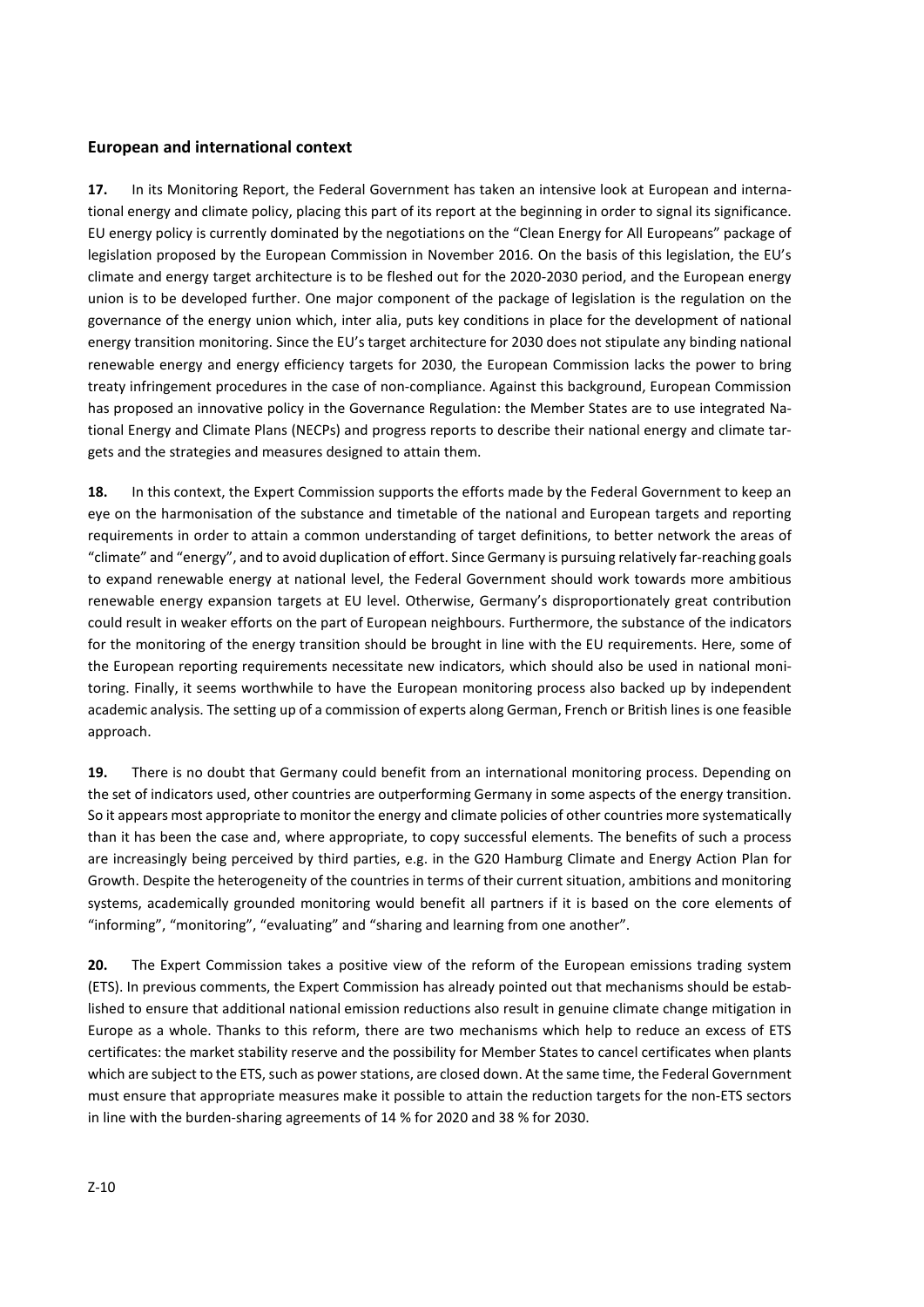#### **Greenhouse gas emissions**

**21.** The development of greenhouse gas emissions has been deviating from the target curve for some time now (cf. Figure 2). Whilst, as an annual average in the period from 1990 to 2000, greenhouse gas emissions dropped by 1.7 %, and by approx. 1.0 % from 2000 to 2010, they only declined by 0.6 % a year between 2010 and 2016; they actually increased in 2015 and 2016. Provisional estimates suggest that the decline in 2017 was again much too small, at 0.6 %.



**Figure 2: Greenhouse gas emissions in Germany from 1990 to the reduction target for 2030**

Source: In-house calculations based on UBA (2018b) and BMWi/BMU (2010)

**22.** The Expert Commission has been flagging up for years the risk of a substantial failure to meet the 2020 target. There is a variety of causes for the foreseeable failure to attain the target: it seems clear that the impact of the numerous measures adopted by the Federal Government is limited, and that it proved impossible to roll out some highly promising measures. There is still no comprehensive concept to offset the additional CO<sub>2</sub> emissions associated with the nuclear energy phase-out. In addition, exogenous reasons are making it more difficult to cut emissions; the Federal Government's Sixth Monitoring Report addressed some of these: the low energy and CO2 certificate prices offer almost no incentives for measures reducing emissions. The more expansionary economic and demographic development is tending to raise energy consumption and greenhouse gas emissions, contrary to what was expected in 2010 when the Energy Concept was adopted. Also, the balance of electricity exports, which rose to more than 50 billion kWh in 2016, impacts negatively on Germany's climate footprint.

**23.** In the context of the forthcoming development of a concrete strategy for the 2030 target horizon, the Federal Government should also develop an understanding of how the various causes of missed targets can be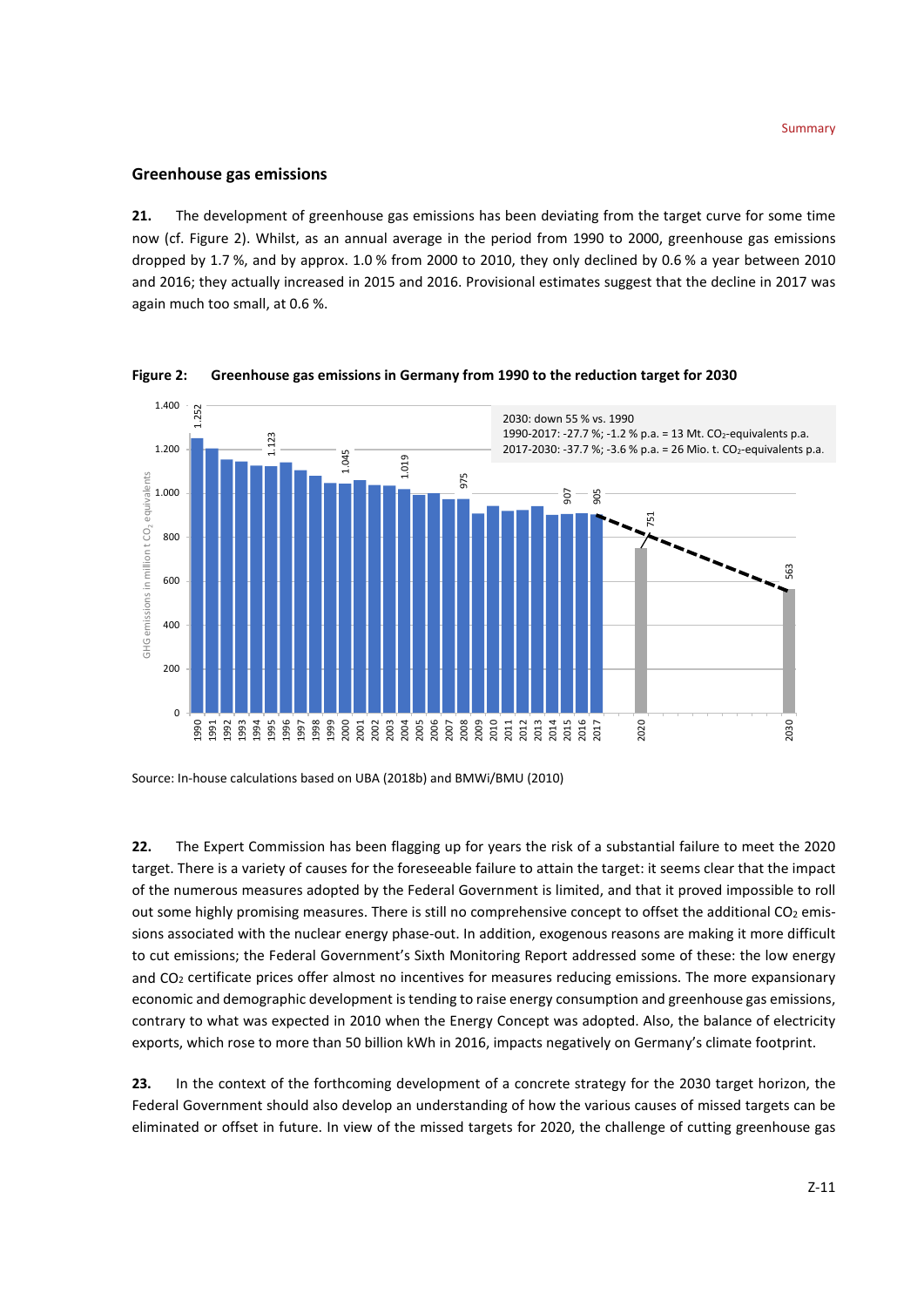emissions by 55 % by 2030 to a permissible level of no more than 563 Mt of CO<sub>2</sub> equivalents is already a considerable one. From 2017 to 2030, annual greenhouse gas emissions would have to be cut by approx. 26 Mt of  $CO<sub>2</sub>$ equivalents, or three times as much as in the years from 2000 to 2017 (approx. 8 Mt of CO<sub>2</sub> equivalents per year). This necessitates reduction figures which were only attained in the early 1990s when the GDR economy collapsed and during the 2008/2009 financial market crisis.

**24.** In view of the limited effects achieved so far on emissions reductions, the Expert Commission sees a need to review the current design of the measures, particularly in view of the large number of small-scale measures. In this context, there is the proposal for a general pricing of emissions, also in view of the need to finance existing or new funding programmes (cf. Chapter 10).

**25.** However, two activities initiated by the Federal Government should particularly be flagged up as positive in the view of the Expert Commission. A Climate Change Mitigation Act has been announced in the coalition agreement. The Act should be oriented to the long-term goals of the Paris Climate Agreement, according to which the rise in temperature is to be permanently restricted to below 2 degrees and net global greenhouse gas emissions need to drop to zero in the second half of the century. So far, there have been no details of the context of such an act. The Expert Commission believes that the fixing of climate targets in law – as opposed to the setting of the targets as government policy – is important because it will exercise more of a binding effect on other policy areas and planning processes. A comprehensive statutory arrangement with the establishment of effective institutions and sanction mechanisms could improve the preconditions for actually attaining the medium-term targets for 2030.

**26.** Secondly, the Federal Government is now working on the details of the phase-out of coal-fired electricity generation, and has set up the "Growth, Structural Change and Regional Development Commission" for this purpose. The Commission should be wished every success, not least in order to ensure public acceptance for the necessary measures. The same goes for the envisaged commissions for the transport and buildings sectors.

#### **Energy efficiency**

**27.** In the Federal Government's five previous monitoring reports, and in the comments from the Expert Commission, complaints were regularly made about the lack of progress on developing energy efficiency and calls were made for incentives to promote further energy efficiency. This Sixth Monitoring Report again sees no change in these messages. The goal of an increase in final energy productivity of 2.1 % per year starting in 2008 has since been missed. As an average for the years from 2008 to 2016, it improved by a mere 1 %, and in 2016 it actually declined by 0.9 % in year-on-year terms. Figure 3 shows the gap between the target curves from 2008 (target base year) until 2020 and the actual figures for final energy productivity from 2008 to 2016, a gap that has widened significantly since 2014.

**28.** If final energy productivity is to return to the target curve by 2020, it would have to increase by a factor of 4. The Expert Commission believes that such a development is highly improbable, since so far only the residential market has achieved a slight decline in final energy consumption, whilst it is basically flat in industry and actually tending to rise in the field of commerce, trade and services and – particularly – in transport.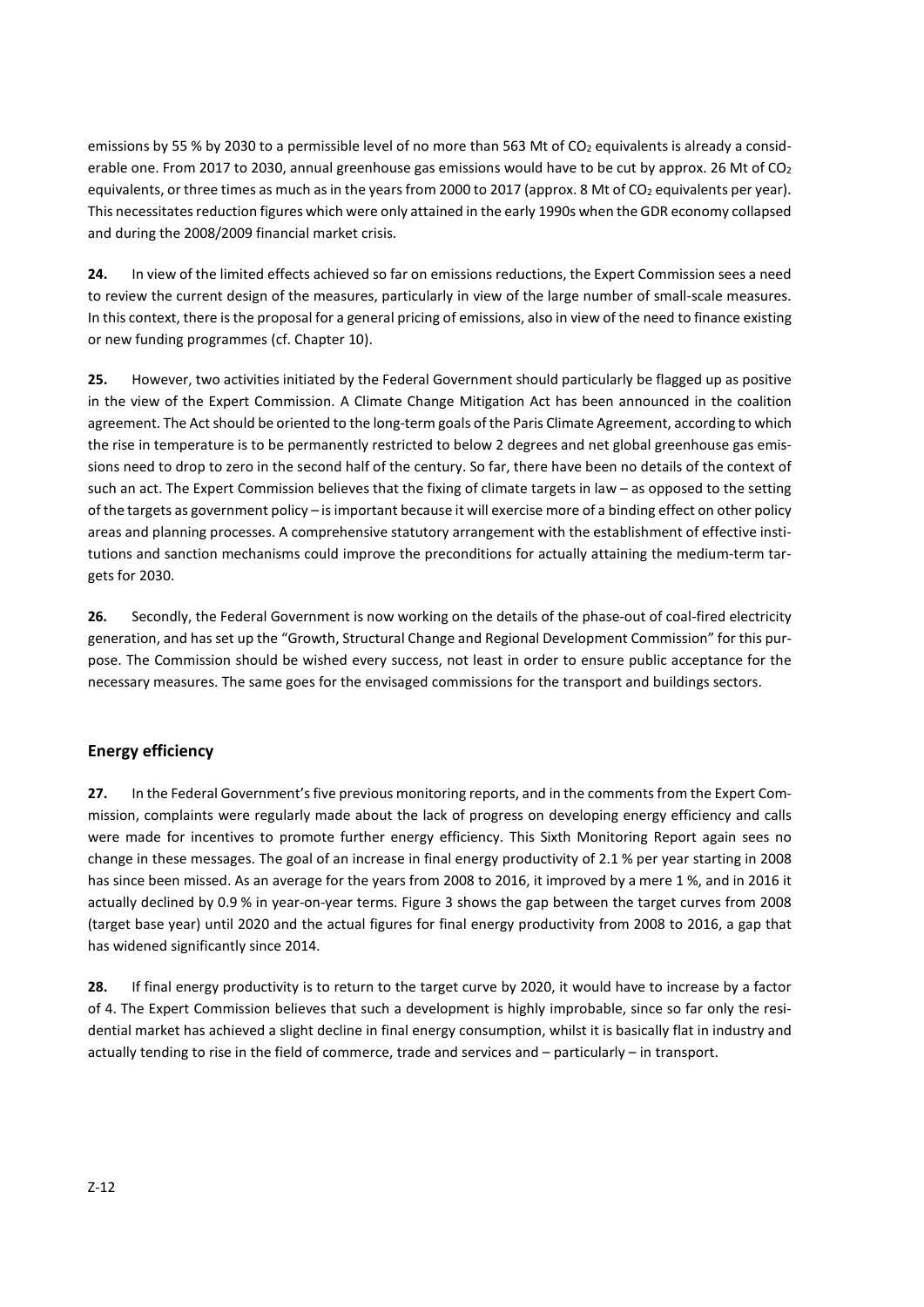

#### **Figure 3: Development of final energy productivity in Germany from 1990 to 2016, and targets up to 2050**

**29.** In the transport sector, the main causes of this are the increased number of kilometres travelled and the structure of the vehicle fleet, which the improvements in energy efficiency were unable to offset. Given the future increase in traffic assumed by the Federal Transport Infrastructure Plan, there would be a need for a drastic increase in energy efficiency in order to achieve a genuine drop in energy consumption and thus lower greenhouse gas emissions. In the view of the Expert Commission, there will also be a need for a political decision as to whether the main focus will remain on efficiency and fuel substitution, or whether there will also be a need for measures to reduce traffic.

**30.** Even though some progress has been made in the buildings sector, there continues to be a high untapped efficiency potential. In the view of the Expert Commission, there is a substantial need to improve the energy performance of non-residential buildings in particular. If the general goals of higher efficiency in buildings are to be attained, the Federal Government would have to substantially expand the existing funding measures in this field, such as the "CO2 Building Renovation Programme: Non-Residential Buildings". The Expert Commission takes a more positive view of the development in residential space heating needs. However, the temperature-adjusted use of energy for space heating has scarcely fallen at all since 2009. Against this background, the Expert Commission recommends that the Federal Government analyse these weaker trends in more detail in order to counteract them. In order to achieve significant results, the Expert Commission deems it necessary to top up the funding for energy efficiency and for the retrofitting of buildings. The amount must be suited to truly mastering the major challenge of a climate-neutral building stock to be obtained in the coming 30 years. However, the focus should also be placed on residential energy consumption which does not serve space heating, since no reduction at all has taken place here so far.

Source: In-house calculations based on BMWi/BMU (2010), Destatis (2018e) and AGEB (2017b)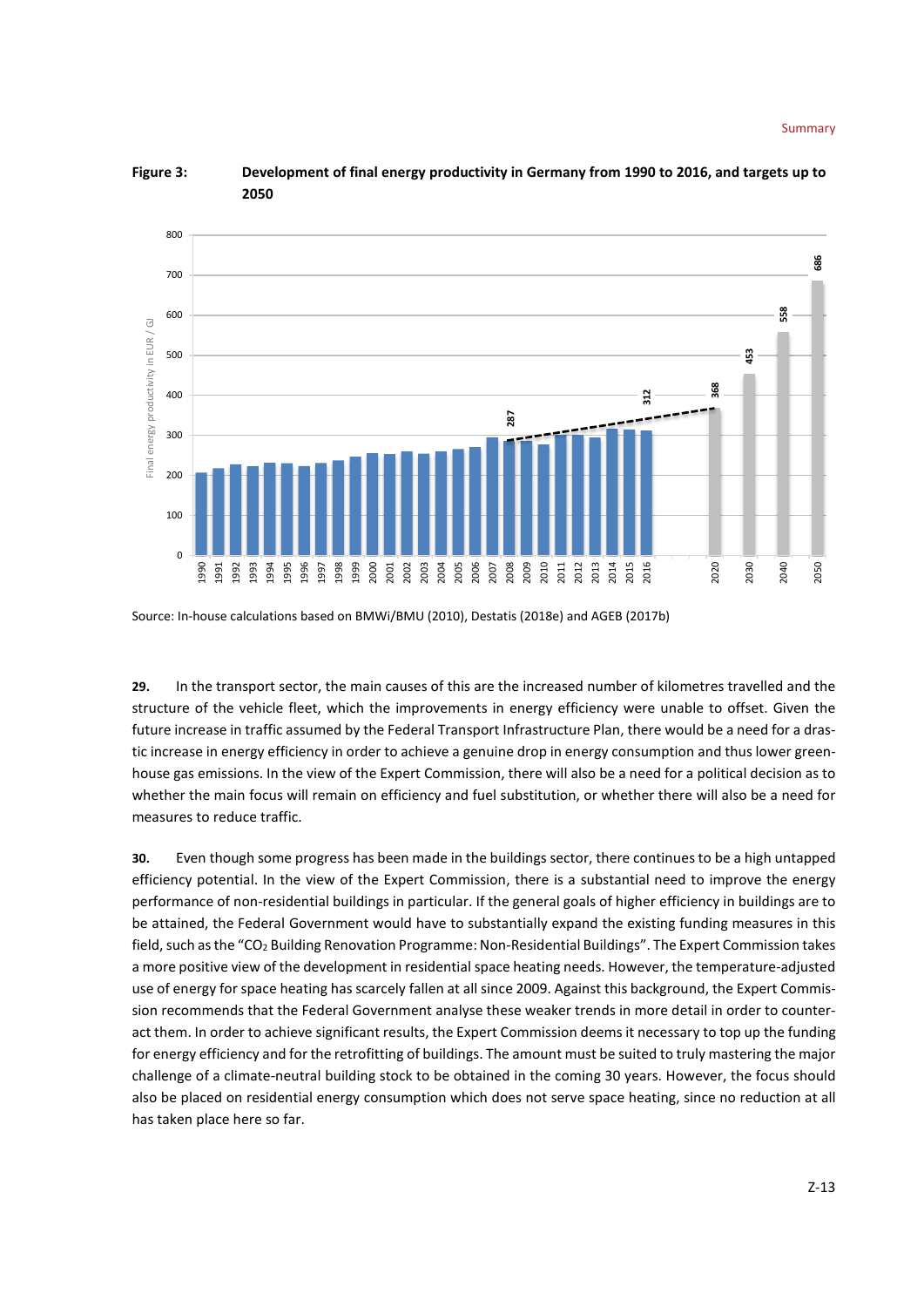**31.** In the Federal Government's strategy to implement the energy transition, a key role is played by the National Action Plan on Energy Efficiency (NAPE). However, the measures have so far had little impact. Monitoring of the various measures shows that most of them have a limited impact on energy consumption and emissions. Some of the estimates of the effectiveness of the measures, such as that of energy efficiency networks, seem quite questionable. The Expert Commission welcomes the efforts to monitor the measures, but repeats its recommendation to review the reduction effects and to undertake a more comprehensive evaluation of the measures, taking into account the commission's recommendations on the monitoring of the NAPE.

**32.** The Expert Commission would like to point out that there should be a fundamental rethink of the design of the measures in order to adequately address major challenges of the energy transition and the rather limited effects of the energy and climate policy measures seen so far and likely in the future. This should be done irrespectively of the evaluation of the NAPE contained in the Federal Government's current Monitoring Report and the energy-saving and emissions-reducing measures cited for the building sector. Apart from this, the Expert Commission feels that its sceptical view of the attainment of future emission reduction targets is confirmed again by the Federal Government's 2017 Climate Action Report: according to the report, the reduction in greenhouse gas emissions from 1990 to 2020 is likely to amount to no more than 32 %, given the expansionary economic and demographic development. This entails greenhouse gas emissions of approx. 850 Mt of  $CO<sub>2</sub>$  equivalents, or around 100 Mt of  $CO<sub>2</sub>$  equivalents more than aimed at. Under these preconditions, the additional emission reduction from 2020 until 2030 will have to amount not to 188 Mt but to 288 Mt of CO<sub>2</sub> equivalents, i.e. almost 30 Mt of CO2 equivalents a year.

#### **Renewable energy**

**33.** The expansion of renewable energy remains generally on track. However, the main reason why the proportion of gross final energy consumption covered by renewables rose only slightly in year-on-year terms in 2016, to 14.8 %, is weather-related: a lack of wind and sun meant that the proportion of gross electricity consumption covered by renewable energy rose only slightly. Since, however, the amount of installed generation capacity increased significantly in 2016 and 2017, renewables accounted for 36.2 % of gross electricity generation in 2017 (2016: 31.6 %), meaning that the Federal Government's minimum target of 35 % for 2020 was reached three years ahead of schedule. This suggests that 2017 will also have seen a further rise in the proportion of gross final energy consumption covered by renewables. The EU's 18 % target for Germany in 2020 thus continues to appear to be attainable, even if the proportions of renewable energy developed very differently in the various sectors.

**34.** The dynamics of the development of renewables-based electricity generation continue to be driven largely by the rules of the Renewable Energy Sources Act. The Expert Commission takes a differentiated view of the introduction of auctions in the 2017 Renewable Energy Sources Act and the developments triggered by this: it was not possible to achieve the desired intensity of competition in all sectors (cf. Figure 4). This is particularly the case with regard to the special auctions of 4 GW for both photovoltaic installations and onshore wind energy announced in the coalition agreement. In the forthcoming auctions, a lack of approved sites may result in insufficient competition, because according to the current status of the reports in the register of onshore wind energy installations, approvals have only been granted for sites with a volume of 1.2 GW.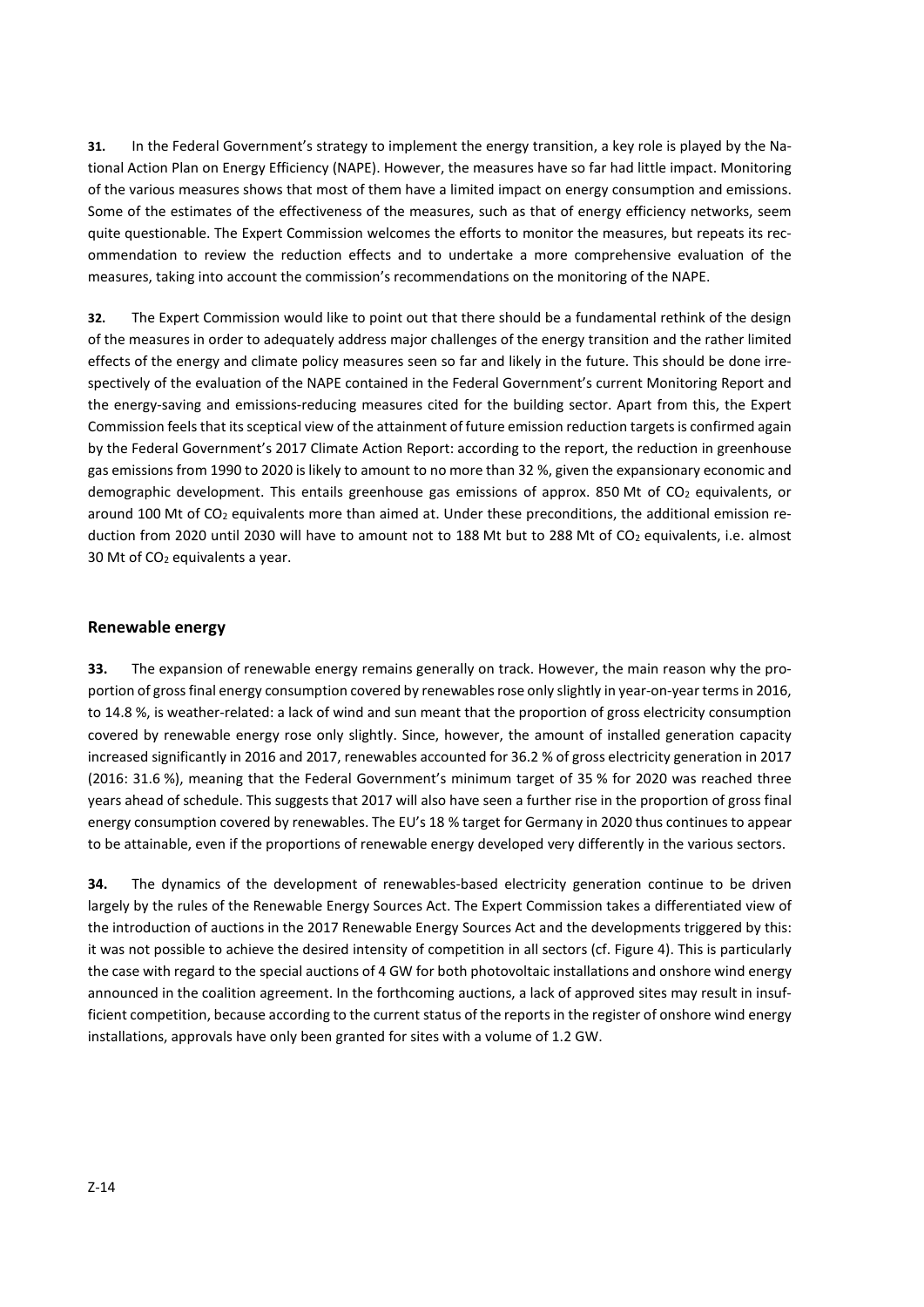#### **Figure 4: Development of the applicable value for electricity from onshore wind energy installations pursuant to the Renewable Energy Sources Act**



Source: In-house, based on BNetzA (2018h)

**35.** The Expert Commission also recommends a further-reaching analysis in terms of the citing of the cost reductions achieved, because some of the bid levels were greatly affected by special cases like the different rules for citizens' energy companies. In the field of onshore and offshore wind energy, therefore, the auction results should rather be viewed as forecast cost-reduction potential for the near future, and not as cost reductions generated by the auction system. This is also demonstrated by the first technology-neutral auction for photovoltaics and onshore wind energy, which did not produce any comparably low costs for wind energy. In the case of the offshore auctions which produced a surprise in the form of bids of 0 ct/kWh, it seems likely that this was driven by strategic considerations to secure sites and grid connection capacity. An equally important role was probably played by the expectation of technical advances in the next generation of equipment, and rising prices for electricity on the exchange following the nuclear phase-out.

**36.** The Expert Commission regards the 2017 Renewable Energy Sources Act as no more than a first step towards creating competition-based incentives and integrating renewables into the electricity markets, so that with time it will be possible to dispense fully with the provision of financial support. In the view of the Expert Commission, switching from price-based to quantitative steering, and competition-based setting of funding levels is not sufficient for a viable electricity market regime which takes account of the special features of (intermittent) renewable energy. In order to make a reality of the envisaged discontinuation of a funding system in the coming five years, there is a need for further changes in the electricity market design and corresponding supporting rules, such as carbon pricing for fossil fuels. In order to shape the transition, one initial possibility would be a switch from the provision of funding under the Renewable Energy Sources Act for a certain number of years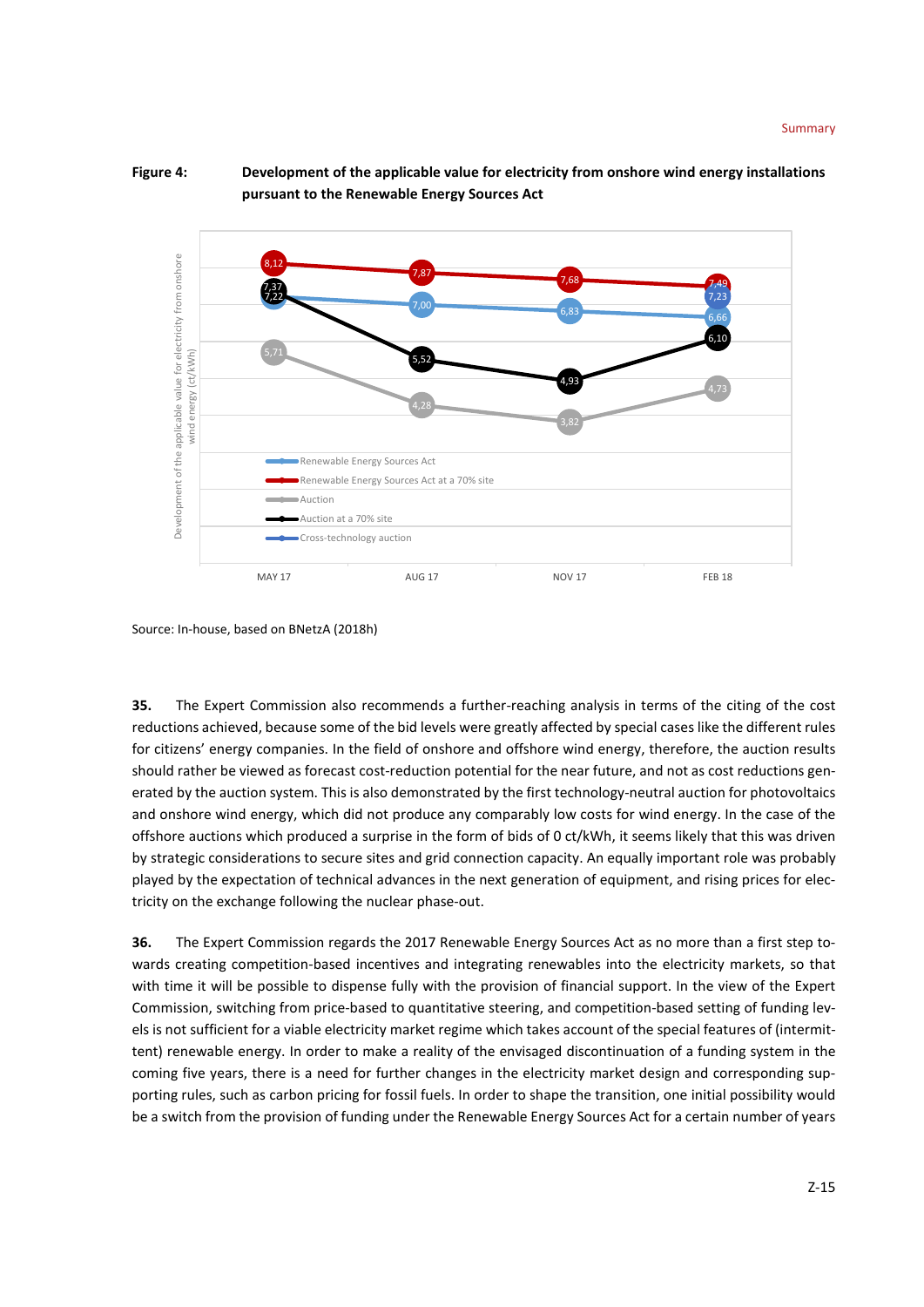to funding for a number of full-load hours, which would result in several clear simplifications in the Act and would support competitive behaviour by the installation operators.

#### **Electricity industry**

**37.** According to the Monitoring Report, the Electricity Market Act adopted in July 2016 is to put the conditions in place for competition between flexible generation, flexible demand and storage. Electricity traders selling electricity to end-users are to feed in the amount sold into the grid at the same time – this is known as "balancing group commitments". Also, the Act promises to introduce "free pricing on the wholesale electricity market", which would ensure optimal investment in the required generation capacity. The new Act has now been in force for more than a year, so it is useful and necessary to pose the question in the context of energy transition monitoring as to whether and to what extent the Act is meeting the expectations placed in its adoption or whether there are at least indications of this. However, the present approach to electricity market regulation remains unsuited in several ways for an electricity sector dominated by wind and solar power. This is reflected in various areas.

**38.** The new regulatory framework does not offer any coherent strategy for storage. If storage is to play a significant role in the German electricity system in the medium to long term, the Federal Government would have to take appropriate steps. The Expert Commission also recommends that new pump-storage facilities should no longer be given preference over old pump-storage facilities.

**39.** The Expert Commission believes that the obligation to uphold balancing group commitments, with appropriate sanctions for non-compliance, is the right instrument to arrive at appropriate pricing of flexibility. However, the introduction of the capacity reserve implicitly denies the balance responsible parties the capability to ensure balanced balancing groups on a continuous basis and to contract the necessary flexibilities for this at an early stage. The introduction of the capacity reserve therefore impacts negatively on the business models based on the creation of flexibility options.

**40.** In addition to the establishment of the capacity reserve and the extension of the grid reserve, further reserve mechanisms under the supervision of the transmission system operators have been added. This removes a significant portion of conventional capacity from the electricity market and finances it from elsewhere. This fundamentally contradicts the concept of the energy-only market and the unbundling of grid operation and generation. At the same time, not all the reasons given for the establishment of the reserves – i.e. security of supply – are persuasive.

**41.** The Federal Government should therefore put a lot of effort into the establishment of a viable and coherent regulatory framework with uniform rules for all parties. In particular, this will require a reform of the taxes and charges (cf. Chapter 10). It seems likely that this cannot be tackled without the constructive participation of the Federal Finance Ministry.

**42.** The Expert Commission believes that the brief comments made by the Federal Government about security of supply in the electricity sector fail to reflect the importance of this issue. This is particularly the case against the background of the paradigm shift anchored in the Electricity Market Act from a national to a cross-border consideration of security of supply.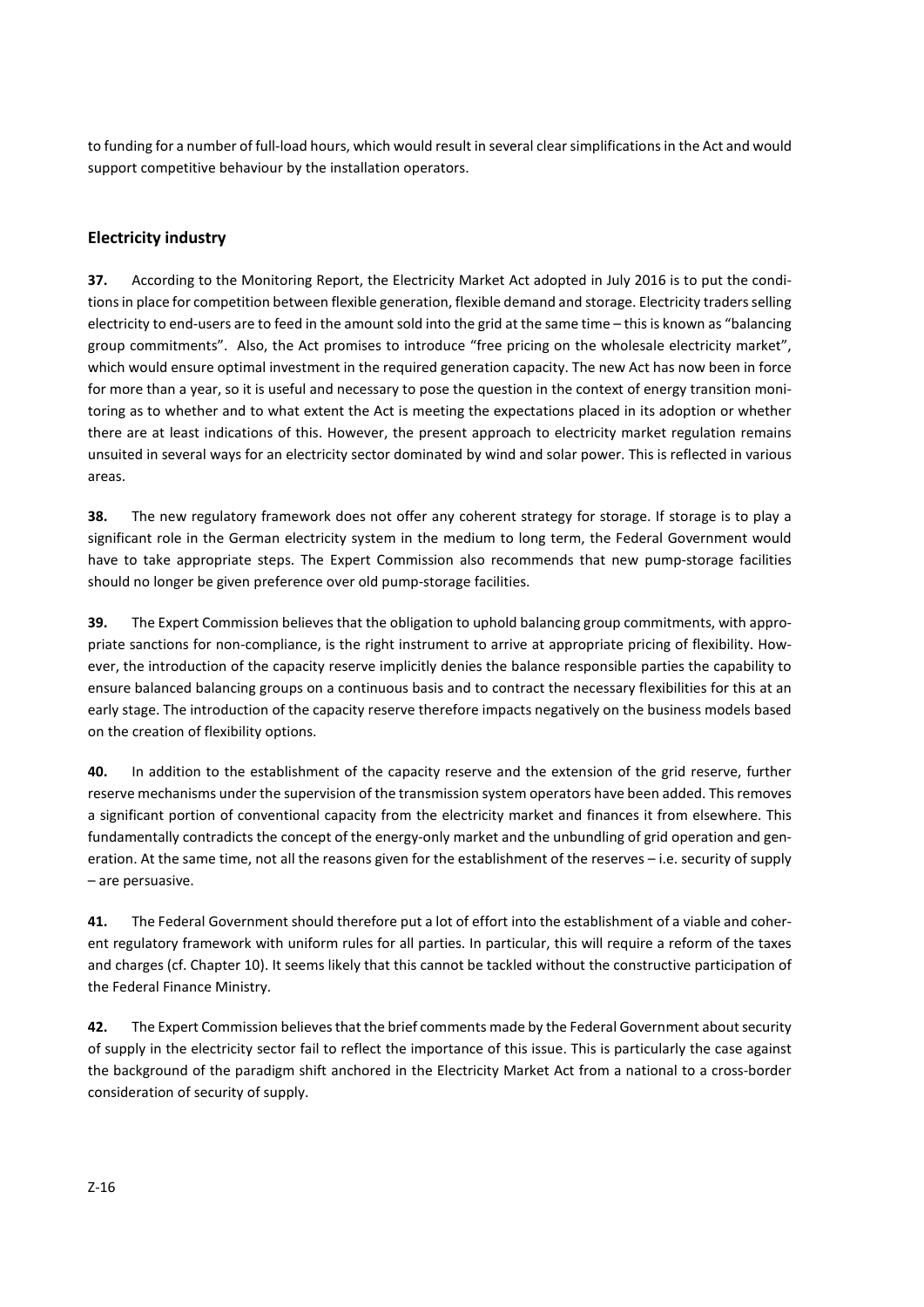**43.** The comprehensive analyses by ENTSO-E and the Pentalateral Energy Forum (PLEF) find that the security of supply situation in Germany, taking into account electricity imports in the coming years, appears to be uncritical (cf. Table 3). However, the picture is less positive if one takes a cross-border view of the "PLEF" region, i.e. Germany, Austria, France, Benelux and Switzerland. In particular, the security of supply situation in France remains tense. Also, the analyses flag up the growing complexity and rising interdependencies of the European electricity systems. These interdependencies mean that national intervention in the power station fleet is likely to impact on security of supply in neighbouring systems. In view of this, the Expert Commission recommends that the debate about the phase-out of coal should include not only an examination of the impact on security of supply in our neighbouring countries, but also a consultation of the neighbouring countries on these issues.

|                                        | ,,,,,,,,,,,                       |                                                         |             |         |                      |            |      |
|----------------------------------------|-----------------------------------|---------------------------------------------------------|-------------|---------|----------------------|------------|------|
| Author (year of publication)           |                                   | <b>PLEF</b><br>(2015)                                   | PLEF (2018) |         | <b>MAF</b><br>(2016) | MAF (2017) |      |
|                                        | Reference year                    | 2020                                                    | 2018/19     | 2023/24 | 2020                 | 2020       | 2025 |
|                                        | <b>Security standard</b><br>[h/a] | Loss of Load Expectation [h/a]                          |             |         |                      |            |      |
| Belgium[1]                             | 3.0                               | 7.0                                                     | 3.5         | 2.7     | 0.6                  | 0.3        | 6.0  |
| France                                 | 3.0                               | 10.0                                                    | 5.0         | 4.9     | 2.7                  | 5.8        | 4.6  |
| Austria                                |                                   | 0.0                                                     | 0.0         | 0.0     | 0.0                  | 0.1        | 0.1  |
| Switzerland                            | ۰                                 | 0.0                                                     | 0.0         | 0.0     | 1.3                  | 0.6        | 0.3  |
| <b>Netherlands</b>                     | 4.0                               | 0.0                                                     | 0.2         | 1.1     | 0.0                  | 0.1        | 1.3  |
| Luxembourg                             |                                   | 0.0                                                     | 0.0         | 2.6     | 1.5                  | 0.7        | 1.7  |
| Germany                                |                                   | 0.0                                                     | 0.0         | 0.5     | 0.3                  | 0.4        | 0.6  |
|                                        |                                   | Assumed output of hard coal and lignite in Germany [GW] |             |         |                      |            |      |
| Lignite                                |                                   | 17.5                                                    | 18.8        | 16.0    | 18.1                 | 16.6       | 11.4 |
| Hard coal                              |                                   | 24.6                                                    | 21.8        | 20.1    | 26.3                 | 23.2       | 20.9 |
| Total                                  |                                   | 42.1                                                    | 40.6        | 36.1    | 44.4                 | 39.8       | 32.3 |
| [1] 3 h/a LOLE and 95 percentile <20 h |                                   |                                                         |             |         |                      |            |      |

#### **Table 3: Selected figures on security of supply from the PLEF and MAF studies for the "penta region" countries**

Source: Own calculations based on MAF (2017, 2016) und PLEF (2018, 2015)

#### **Electricity grids**

**44.** The Expert Commission welcomes the commitment by the government to the expansion of the grid, but again warns that the Federal Government's Monitoring Report fails to adequately depict delays. The Power Grid Expansion Act (EnLAG) and the Federal Requirements Plan Act (BBPlG) anchor the energy industry's need for the projects cited in them in law. However, recent years have seen repeated delays (cf. Figure 5). The projects governed by the Power Grid Expansion Act currently stand at approx. 750 completed kilometres at the end of the first quarter of 2018, or around 840 kilometres behind the original schedule. In the case of expansion projects under the Federal Requirements Plan Act, the shortfall is even greater. The plan was to have 1,435 completed kilometres of powerlines in 2017, but only 150 kilometres were in place at the end of the first quarter of 2018. Also, the year which the Monitoring Report cites for the completion of the major electricity highways (2025, for example for SuedLink and SuedOstLink) will be virtually impossible to achieve as things stand today.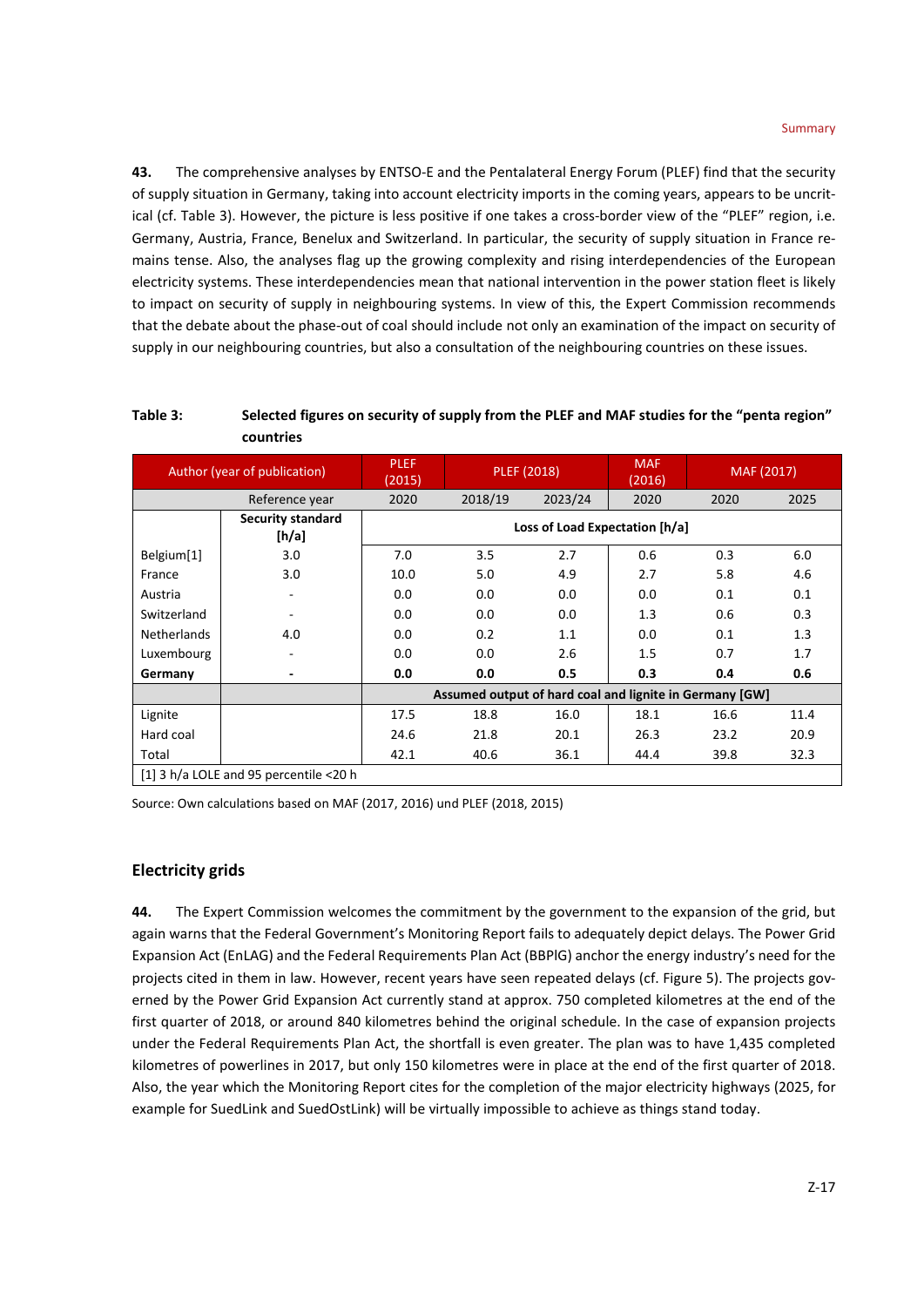

#### **Figure 5: Target path and gradually adjusted paths for the grid expansion according to EnLAG**

**45.** The Federal Government's Coalition Agreement raised the renewables target in the electricity sector (share of gross electricity consumption) from 50 % to 65 % by 2030. Numerous people in the grid industry believe that this step is incompatible with the current progress on grid expansion. It is impossible to stress often enough that grid expansion needs to be coordinated with the deployment of renewable electricity generation, irrespective of all the efforts to decentralise and flexibilise. Grid pricing plays an important role if there is to be a successful activation of these alternatives to grid expansion.

**46.** The Act on the Modernisation of the Grid Fee Structure (NEMoG), which entered into force in July 2017, unifies the grid charges at transmission system level. The Expert Commission welcomes this development, since the expansion of the transmission of electricity over long distances cannot be funded solely by the end-users in the regions with high proportions of wind energy. But there is also a substantial need for reform at distribution grid level. Generators take their decisions on investment and production without any regard for the capacity utilisation of the grid, and consumers also have virtually no incentives to adapt their consumption to the level of grid capacity utilisation. The Expert Commission believes that this circumstance could be remedied by grid charges on the generation side (entry components) and dynamisation in terms of time.

**47.** So far, little attention has been paid to the fact that very high feed-in of wind energy in Germany increasingly creates ring flows which result in physical congestion at the interconnectors. The smaller amount of free powerline capacity to our European neighbours reduces the quantity of electricity that can be traded on the European electricity market. Taken together, the expansion of renewable energy installations in Germany and the lack of grid expansion thus result in disintegration of the European internal market. It is understandable that

Source: In-house calculations on basis of BNetzA/BKartA (2014, 2015) and BNetzA (2010, 2017c)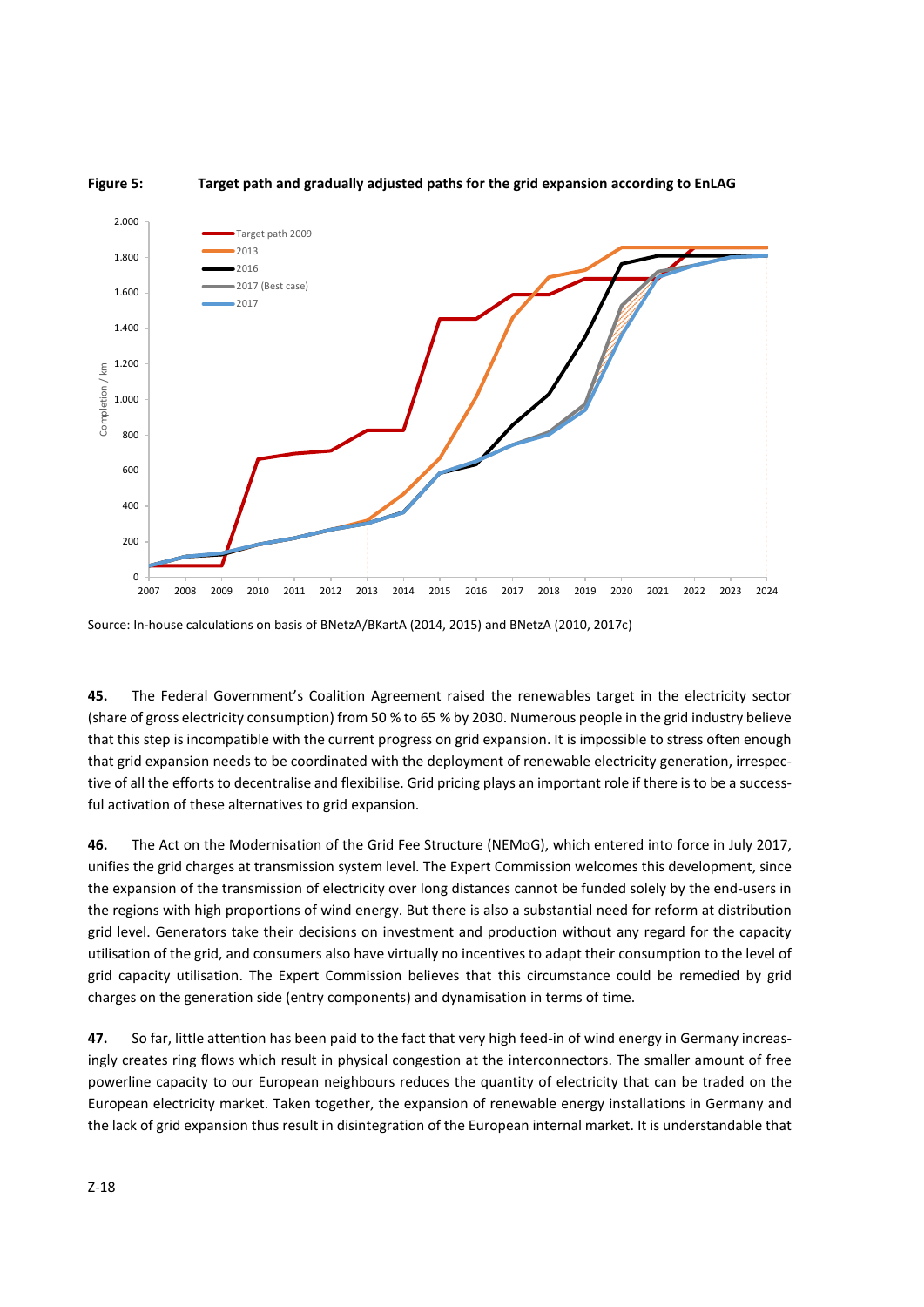the European Commission is monitoring this with highly critical eyes and discussing potential solutions, such as the splitting up of Germany's bidding zone.

**48.** Even if the costs of grid congestion management (redispatch, grid reserve and renewables curtailment) did drop in 2016 assuming an objective allocation of costs, they remain at a high level compared with preceding years. The costs were cut as a result of the completion of individual grid expansion projects, improved procedures at the transmission system operators, and the smaller amount of wind energy feed-in in 2016. However, the Expert Commission points out that the costs can rise again quickly if the necessary grid expansion does not take place soon. The transmission system operators are already announcing record costs for 2017.

**49.** The Ordinance on Interruptible Loads (AbLaV) was only marginally revised and extended at the end of 2016, even though the interruptible loads are a very expensive instrument, given the small benefits. With a view to efficiency, the Federal Government should avoid such small-scale instruments.

#### **Transport**

**50.** Final energy consumption in the transport sector rose by almost 3 % in 2016 in year-on-year terms. This is the fourth successive rise, and runs counter to the target set for 2020. The current gap compared with the 2020 target roughly equates to the annual energy consumption of 10 to 11 million cars in Germany (approx. one quarter of the car fleet). According to the 2050 Climate Action Plan, the transport sector is to cut its emission to 98 Mt of CO2 equivalents by 2030. Given emissions of 167 Mt of CO2 equivalents in 2016, this implies a need to cut almost 70 Mt of CO<sub>2</sub> equivalents or approx. 41 %. The Coalition Agreement states that German transport policy is committed to the 2050 Climate Action Plan and the Paris Climate Agreement. However, the measures cited in the Coalition Agreement are very vague when it comes to the largest cause of energy consumption and emissions, i.e. private individual motorised transport.

**51.** The key drivers of the rising energy consumption and growing emissions from individual motorised transport are, firstly, the ongoing rise in the number of vehicles and the related increase in the total distance travelled. Secondly, the specific average energy consumption of the car fleet, and thus the specific average  $CO<sub>2</sub>$ emissions, have been flat for years (cf. Figure 6). The reasons for this include the continuing disparities between emissions in tests and on the road. The utilisation of flexibilities in the New European Driving Cycle (NEDC) have rendered the statutory limits virtually ineffective in practice. The new Worldwide Harmonised Light Vehicles Test Procedure (WLTP) will generate more realistic results, but will not close the gap with the emissions under real driving conditions. The Expert Commission calls for additional independent studies on real driving conditions so that the development of the deviations can be regularly reviewed. Policy measures should also take account of the deviations. New specific emission limits for cars, valid from 2021, are currently being negotiated at EU level, but according to the current draft by the European Commission are not sufficient to achieve the emission cuts required by the 2050 Climate Action Plan. For this reason, the Expert Commission recommends that the Federal Government calls for more ambitious  $CO<sub>2</sub>$  limits in future negotiations. Otherwise, the failure to cut emissions will have to be offset by additional national measures in order to attain the targets of the 2050 Climate Action Plan.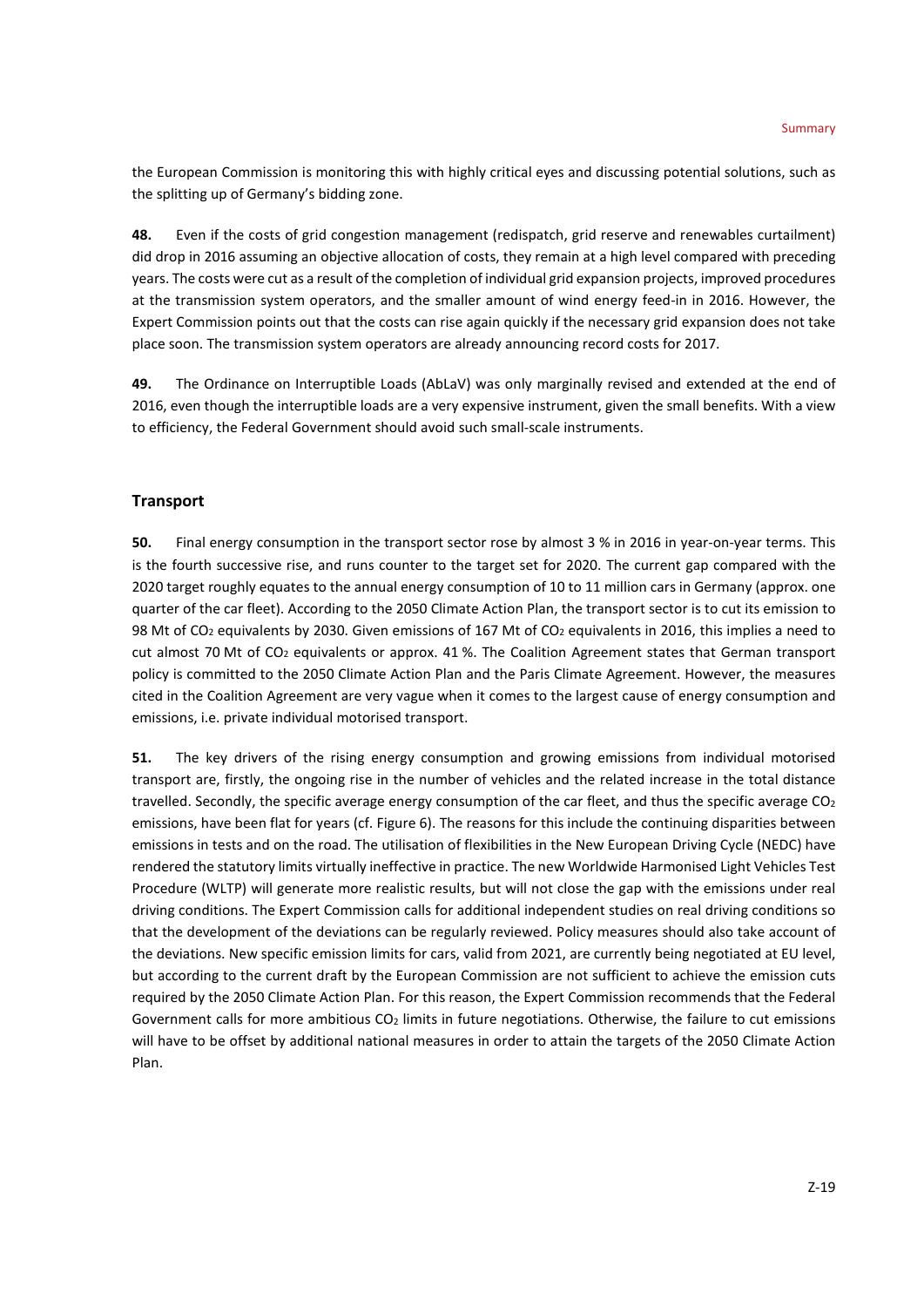

**Figure 6: Total greenhouse gas emissions from fuel consumption by cars in Germany and influencing factors, 2000-2016**

**52.** The increase in car ownership and the total distance travelled by private motorised transport offsets the effectiveness of efficiency measures. Price instruments can help to reduce rebound effects from improvements in efficiency and to internalise externalities in transport. In line with its previous comments, the Expert Commission advises the Federal Government to make progress on the far-reaching introduction of a pricing system for road use. Further to this, the Expert Commission recommends that use be made of the car tax and the tax on company cars in order to create incentives to buy smaller, lighter, more efficient and more climate-friendly vehicles and to make vehicles, which harm the climate, less attractive. Coupled with benefits in terms of  $CO<sub>2</sub>$  emissions, this would address other externalities like land use, emissions of particulates, and the use of resources.

**53.** The costs of purchasing a battery-electric lower mid-size car in 2015 were, depending on the size of the battery, between EUR 5,600 and EUR 17,700 higher than those of a comparable conventional vehicle. Despite the existence of funding instruments, the costs continue to present a barrier to the spread of electric mobility. Thus, further supportive measures are required. The investment in the distribution grid which is required for the expansion of the charging infrastructure must be tackled soon.

**54.** With regard to rail traffic, the Expert Commission welcomes the projects formulated in the Coalition Agreement. Comprehensive use should be made of existing potential to shift traffic to the railways. Here, a pricing of road use based on the externalities of traffic can improve the competitiveness of the railways. Against the background of the 2050 Climate Action Plan, the Federal Government should also reassess the question of the necessary investment in infrastructure and the distribution between road and rail in the Federal Transport Infrastructure Plan.

Source: In-house calculations based on Ecologic Institut (2017b), BMVI (2017b), ICCT (2017a), Eurostat (2018) and MVV (2018)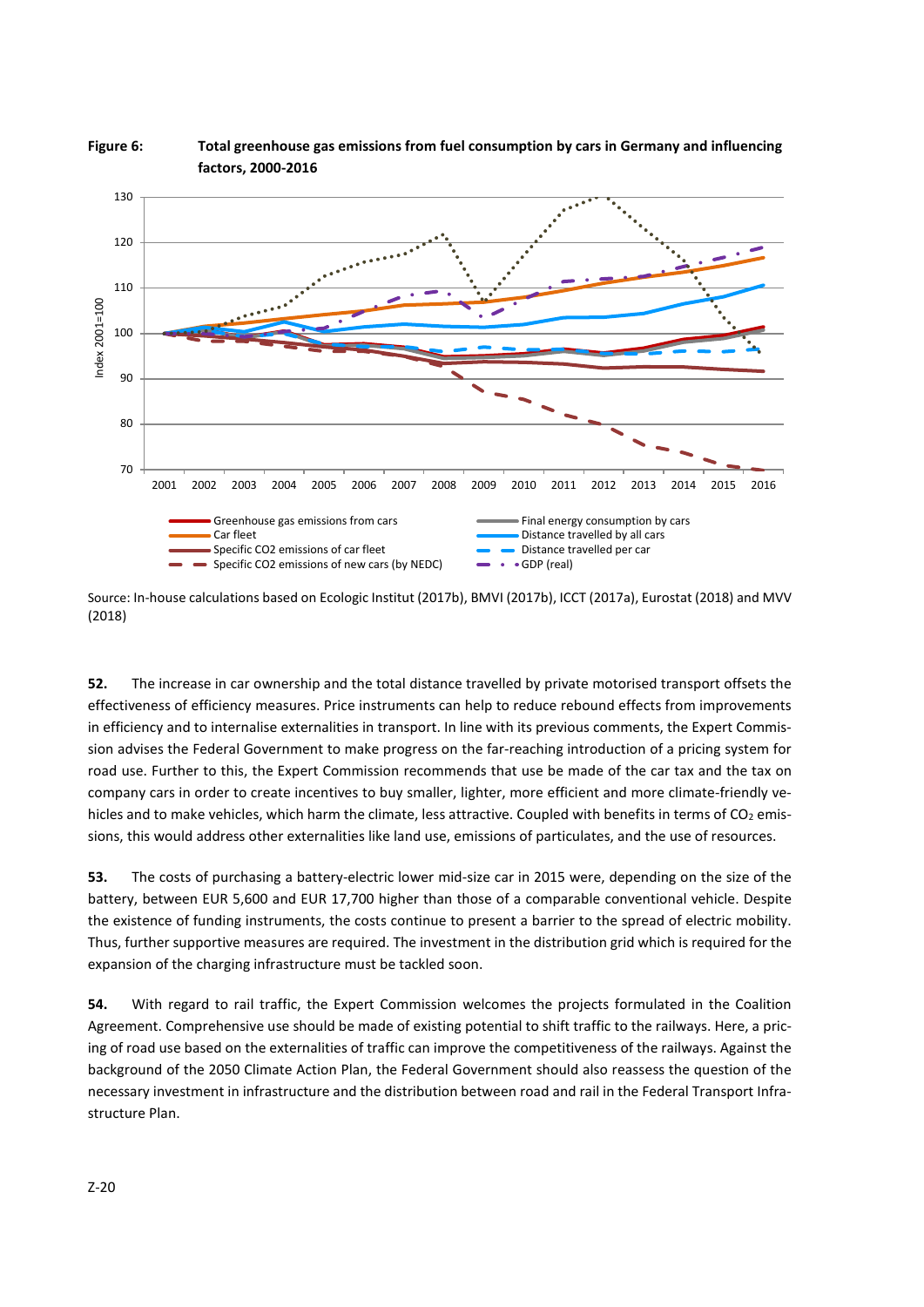#### **Energy prices and energy costs**

**55.** In its comments made in response to the First Monitoring Report, the Expert Commission had recommended that the burden of energy costs be assessed on the basis of macroeconomically aggregated sets of figures and not on the basis of sectoral energy prices. The main elements of the time series for the overall electricity industry accounts are presented in Table 4. The calculations are based on the total revenues from the sale of electricity to end-users, which are determined each year by the Federal Statistical Office. The revenues include unit, capacity and transfer charges, as well as grid fees, taxes and charges (electricity taxes, concession fees, EEG surcharge, etc.), but not value-added tax. Nor do they include spending on self-supply of electricity in industrial and small scale thermal power stations.

**56.** The proportion of GDP accounted for by end-user spending on electricity dropped slightly from 2.3 % in 2015 to 2.2 % in 2016. A consideration of the absolute figures also shows a slight drop in spending of just under EUR 1 billion in 2016. This development yet again shows that increases in the field of state-induced (EEG surcharge, etc.) and regulated (grid fees) elements contrast with a fall in market-driven elements. The stabilisation of the total expenditure is probably only temporary in nature; in the field of grid fees in particular, increases for 2017 and 2018 are already known.

|                                                                    | 2010  | 2011  | 2012                     | 2013     | 2014  | 2015  | 2016* |
|--------------------------------------------------------------------|-------|-------|--------------------------|----------|-------|-------|-------|
| <b>Electricity sales in TWh</b>                                    | 478.5 | 467.4 | 461.7                    | 465.0    | 447.2 | 450.8 | 448.0 |
|                                                                    |       |       |                          | [EUR bn] |       |       |       |
| Total spending [1]                                                 | 60.9  | 63.6  | 64.3                     | 71.0     | 70.3  | 69.5  | 68.5  |
| <b>State-induced elements</b>                                      | 17.2  | 23.0  | 23.3                     | 30.0     | 32.3  | 31.3  | 32.7  |
| Electricity taxes [2]                                              | 6.4   | 7.2   | 7.0                      | 7.0      | 6.6   | 6.6   | 6.6   |
| Concession fees [3]                                                | 2.1   | 2.2   | 2.1                      | 2.1      | 2.0   | 2.0   | 2.0   |
| EEG surcharge (differential costs) [4]                             | 8.3   | 13.4  | 14.0                     | 19.8     | 22.3  | 22.0  | 22.7  |
| CHP Act [5]                                                        | 0.4   | 0.2   | 0.3                      | 0.4      | 0.5   | 0.6   | 1.3   |
| Charges (Section 17F Energy Industry<br>Act, Section 18 AbLaV) [6] |       |       | $\overline{\phantom{a}}$ | 0.7      | 0.8   | 0.0   | 0.2   |
| <b>State-regulated elements</b>                                    | 16.9  | 17.6  | 19.0                     | 21.2     | 21.4  | 21.4  | 22.3  |
| Grid fees: transmission system [7]                                 | 2.2   | 2.2   | 2.6                      | 3.0      | 3.1   | 3.5   | 3.8   |
| Grid fees: distribution system [8]                                 | 14.7  | 15.4  | 16.4                     | 18.2     | 18.3  | 17.9  | 18.5  |
| <b>Market-driven elements</b>                                      | 26.8  | 23.1  | 22.0                     | 19.8     | 16.6  | 16.8  | 13.4  |
| Market value EEG electricity [9]                                   | 3.5   | 4.4   | 4.8                      | 4.2      | 4.1   | 4.7   | 4.3   |
| Generation and sales [10]                                          | 23.3  | 18.6  | 17.2                     | 15.6     | 12.5  | 12.1  | 9.1   |

#### **Table 4: Aggregated end-user spending on electricity**

\* some figures provisional

Source and legend: See chapter 9.1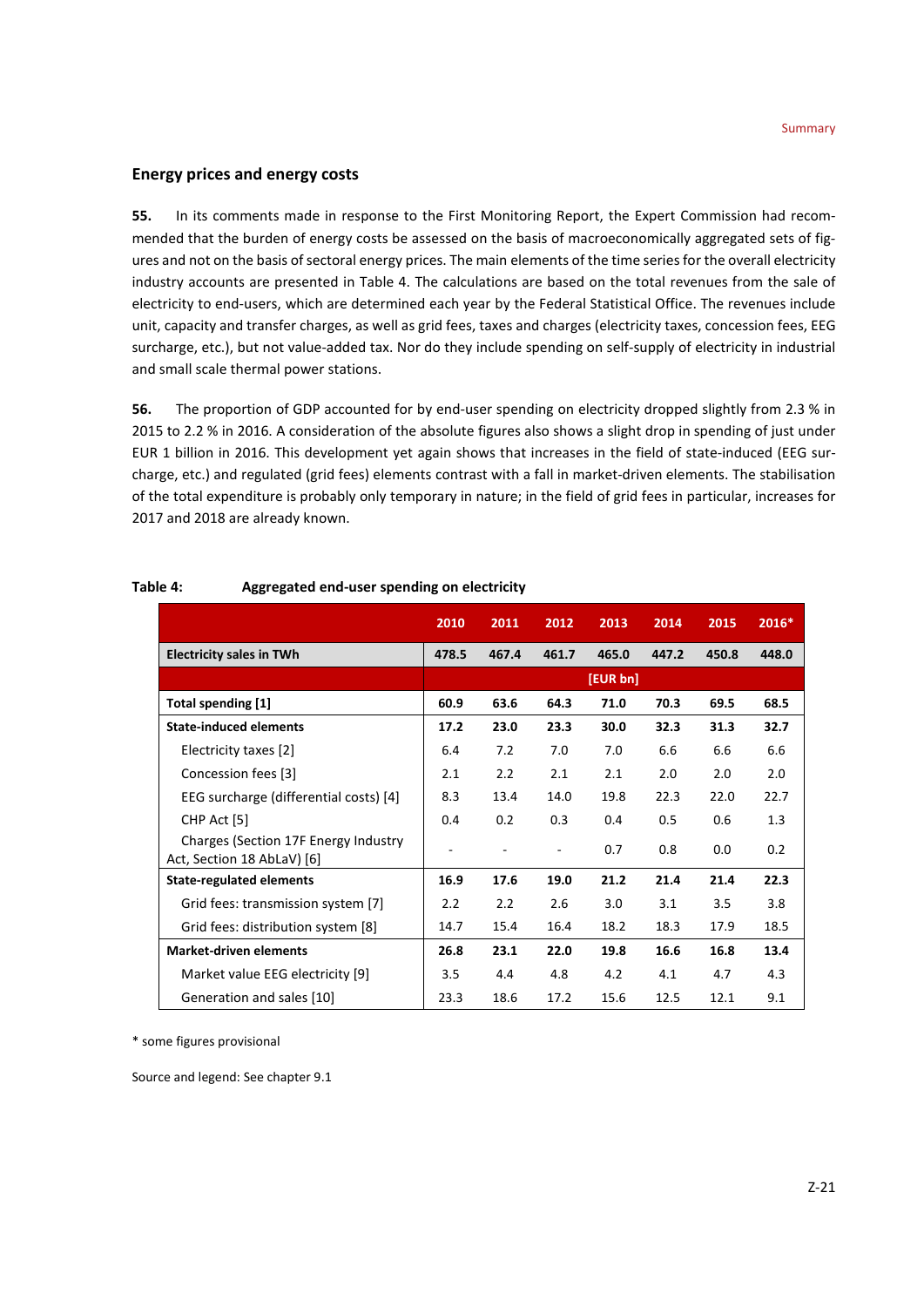**57.** The proportion of GDP accounted for by end-user spending on heating services stood at 2.9 % in 2016. In the last three years, the absolute burden of costs basically remained stable. Lower spending on final energy sources was offset by higher spending on energy efficiency. Because of the growth of the German economy, the relative burden of costs dropped by 0.2 percentage points compared with 2014. The achievement of a virtually climate-neutral building stock is likely to result in a significant increase in end-user spending on heating services. As a consequence, there are likely to be problems of distribution amongst the affected stakeholders.

**58.** End-user spending on road transport fell further, but only slightly, in 2016. As in the preceding year, this fall is due to exogenous factors, e.g. the drop in average fuel prices. In terms of GDP, the relative burden of costs stands at 2.2 %, or 0.2 percentage points down in year-on-year terms. Due to the lack of clarity about how policy makers will resolve the current pressure to act in the transport sector, it is difficult to predict future developments.

**59.** The Expert Commission welcomes the commencement of work by the Federal Government on the national energy accounts concept. The indicators for electricity, heat and transport deliver messages about the relative development of end-user spending in these three sectors. The Expert Commission recommends that the Federal Government collect the necessary data in future and provide the necessary expertise to create the indicators. The costs and unit costs should be displayed in addition to the energy prices.

#### **Reform of fees, taxes and charges on energy**

**60.** At present, the climate and energy policy toolkit consists of a large number of small-scale incentive systems. As an alternative, the Expert Commission advocated in its last comments a general pricing of CO<sub>2</sub> as a guiding policy instrument to set an economically rational, stable and long-term framework for the transformation of the energy system. The Expert Commission is thinking of a lean energy price system that would, as far as possible, cover all sources of greenhouse gas emissions by a generally uniform price per emitted tonne of CO<sub>2</sub>. Complementary instruments are (only) required where this is justified by further imperfections in the market.

**61.** A comprehensive evaluation mechanism is required in order to implement the theoretical call for a carbon price signal which, as far as possible, is uniform for all sectors. At present, is it not clear which sectors face which CO2 prices. A robust method is required for an informed proposal for a reform of fees, taxes and charges on energy. The Expert Commission offers a conceptual framework for this.

**62.** Initial indicative estimations of the "total CO<sub>2</sub> prices" in Germany show an apparent large degree of heterogeneity in CO<sub>2</sub> pricing between the sectors (due to the emissions trading system and energy-related charges and taxes, cf. Figure 7). This becomes particularly obvious in the comparison between electricity and heat ( $CO<sub>2</sub>$ price signal for electricity of 164.82 EUR / t CO<sub>2</sub> as opposed to 7.97 EUR / t CO<sub>2</sub> for fuel oil). The Expert Commission's recommendation for a general price for  $CO<sub>2</sub>$  works from this, and aims to level out the different price signals for emissions in different sectors. A corresponding reform can address also the low  $CO<sub>2</sub>$  prices for highemission energy sources (e.g. fuel oil) which are particularly critical in terms of climate policy and which are inadequate at present to fully internalise the external costs of the emissions. There is also a considerable degree of heterogeneity within the sectors. This is particularly obvious in the German electricity sector, where the calculated CO<sub>2</sub> price for generation is only roughly one twentieth of the CO<sub>2</sub> price for consumption. In the transport sector, there is heterogeneity due to the different taxes imposed on different energy sources (e.g. gasoline versus diesel). Correcting the amount by excluding "non-climate-change-related" price components reduces the amount for gasoline, for example, from the initially calculated  $CO<sub>2</sub>$  price signal of 283.28 EUR / t  $CO<sub>2</sub>$  to 50.68 EUR / t CO<sub>2</sub>. Such corrections must not be neglected in the future discussion of correctly registered CO<sub>2</sub> price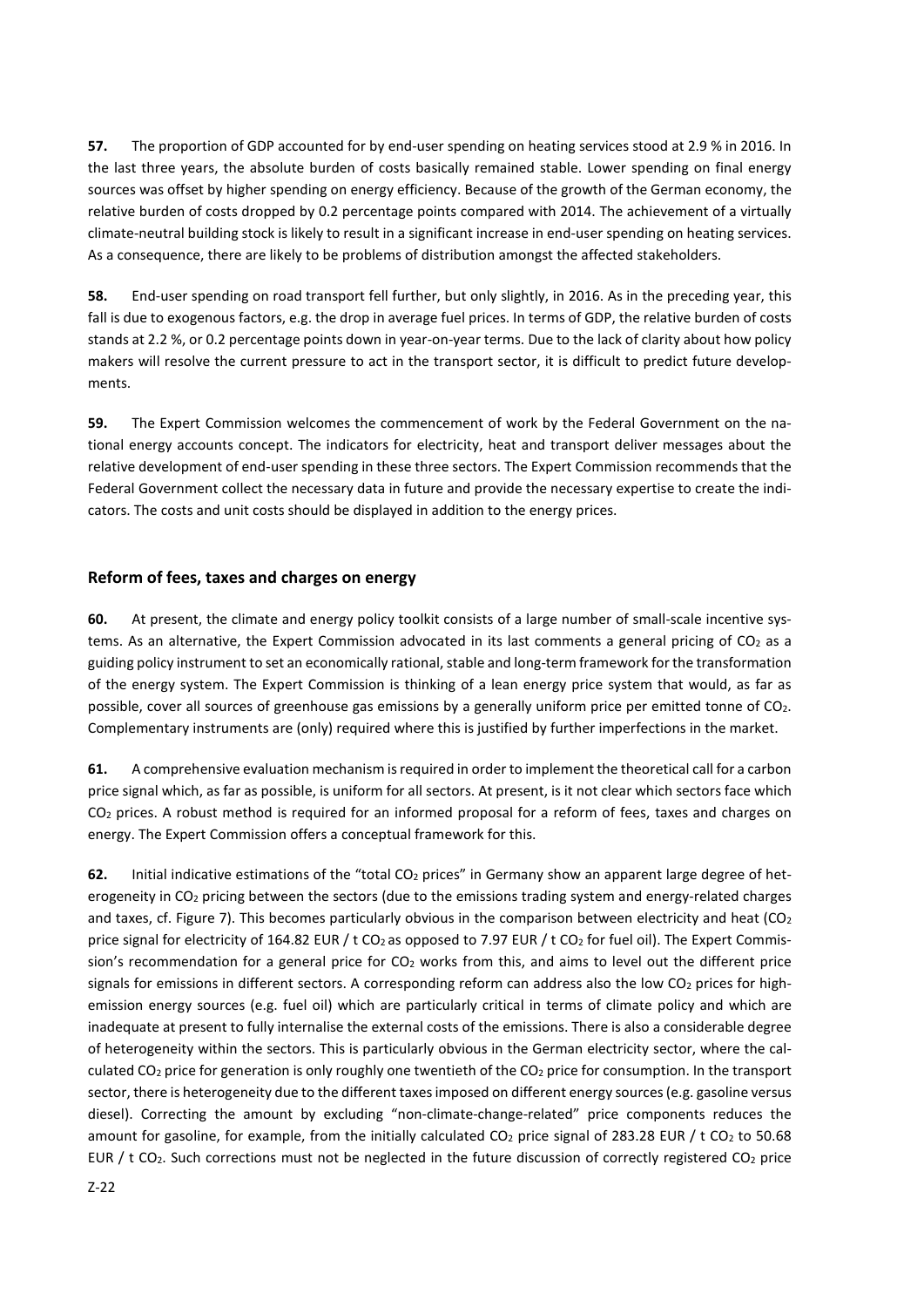signals. As far as the Expert Commission is aware, no such adjusted calculations of this type exist at present. The example cited for the transport sector (or rather for a selection of instruments effective in this sector) is an initial example which should be developed further and transferred to other sources of  $CO<sub>2</sub>$  emissions.



**Figure 7: "Total CO2 prices" in Germany 2016**

1) EU ETS certificates, 2) Electricity tax, 3) EEG surcharge, 4) CHP surcharge, 5) Energy tax, 6) "Infrastructure component" and pricing of other environment effects apart from greenhouse gas emissions.

Source: In-house calculations based on Agora Energiewende (2017b)

**63.** The price system for energy needs to be more clearly oriented to the actual cause of climate change (greenhouse gas emissions), currently fails to utilise a great deal of potential for cost efficiency, runs counter to the important concept of sector coupling, and results in distorted and overlapping price signals. It is necessary to pay attention to other important evaluation criteria for a reform, such as a long-term orientation for market participants, aspects of the competitiveness of energy-intensive industry, regressive effects of additional CO<sub>2</sub> pricing, and possible remedies.

**64.** The quantifications of the CO<sub>2</sub> price signals on the basis of the monitoring evaluation framework presented show how complex a complete and correct registration of  $CO<sub>2</sub>$  prices is in practice. It is therefore necessary to exercise caution when formulating a comprehensive proposal for reform which moves towards the general CO2 pricing favoured by the Expert Commission. For this reason, the Expert Commission suggests consideration of a revenue-neutral substitution of all charges on electricity by a CO2-based supplement on the energy taxes on fossil fuels. If this proposal were realised, the electricity price could fall for the end-user; at the same time, the wholesale electricity price would be likely to rise due to the inclusion of the CO<sub>2</sub> prices on fuels for fossil fuel power stations. This would reduce the cost of funding renewable energy. It might be the case that certain renewables-based power generation installations could then be viable without additional funding. The market opportunities for sector coupling technologies would improve. The increasing competitiveness of low-carbon sources of energy is also likely to permit a market-driven phase out of coal/lignite without new state interventions. The danger that the self-supply will undermine the solidarity of electricity consumers would be reduced, since self-supply would no longer enjoy such a strong advantage compared with purchasing electricity from the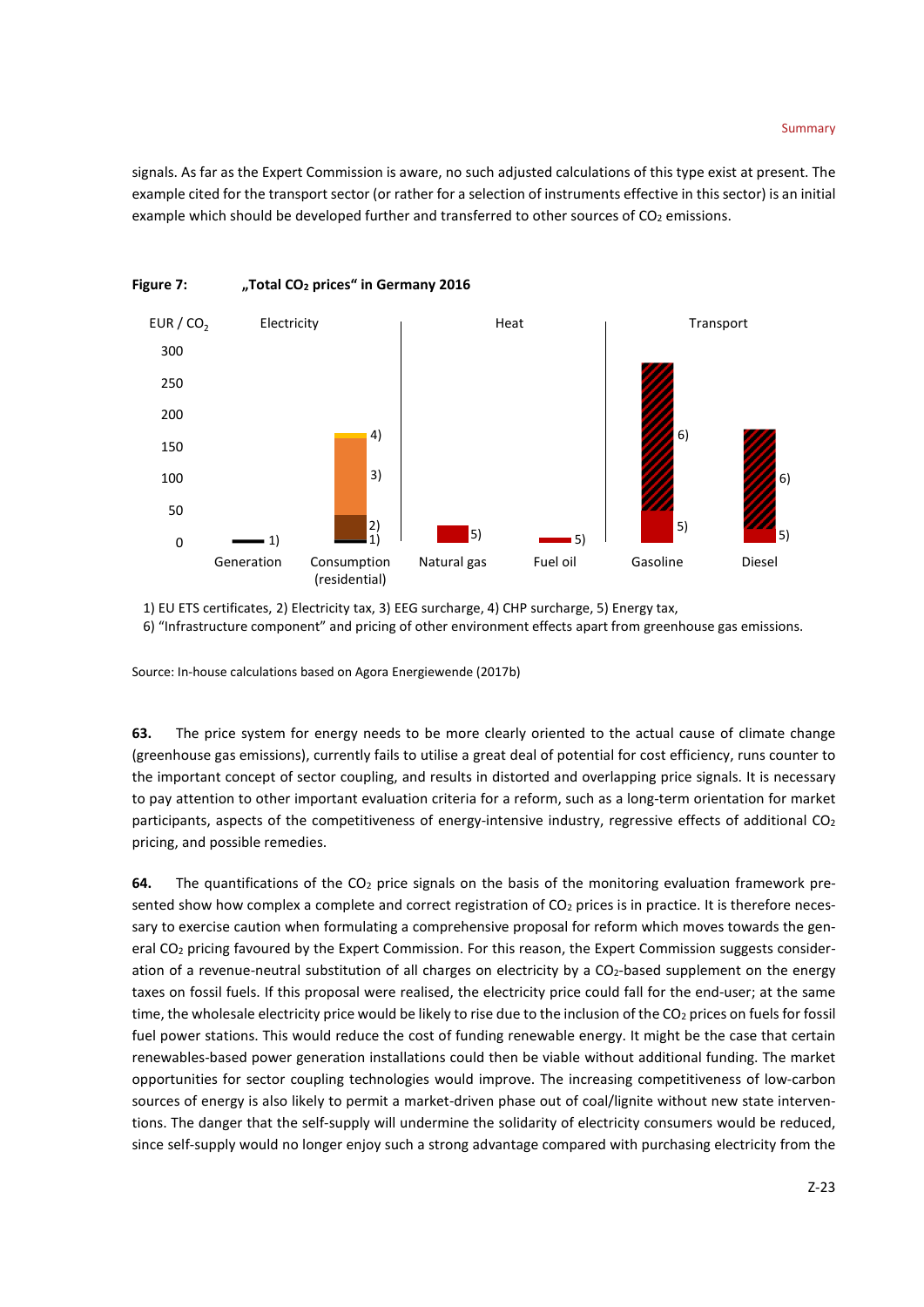grid. Not least, the debate about the treatment of electricity storage facilities in terms of exemptions from electricity-specific charges would end, as these would disappear or at least be significantly reduced.

#### **Innovation and digitalisation**

**65.** The Federal Government's Monitoring Report provides a rather brief overview of the issue of energy research and innovation. In order to reflect the importance cited in the report of energy research as a "key for a successful energy transition", the Expert Commission recommends that future reports provide a more detailed depiction, especially as the energy transition is a driving force for innovation which offers substantial opportunities for the business sector.

**66.** To start with, in addition to the public-sector spending on research and development, the report should also address spending by the private sector, which is probably about ten times higher. After all, the Federal Government's Monitoring Report rightly points out that research, development and demonstration of innovative energy technologies is primarily a task for the private sector, and that public research funding serves not least to support the innovative activities of German firms.

**67.** Also, it is recommended that the existing set of indicators used for the research and development phase of innovations be extended to include the diffusive phase (cost cuts, market shares, shares of global trade, etc.), and that the figures be subject to appropriate interpretation. A further aspect could be "innovation biographies", i.e. sample analyses of technologies which are of particular relevance for the energy transition. On this basis, innovation patterns capable of generalisation could be derived which show which factors generally play a key role in success or failure, e.g. regarding the policy framework for the transfer of research findings to the market.

**68.** Many innovations are initiated by small and medium-sized enterprises (SMEs). For this reason, the Federal Government should pay greater attention to these companies in its innovation monitoring. However, it is likely to be difficult for SMEs to develop and implement innovations in technology-intensive and capital-intensive fields. This is particularly true of high-tech start-ups – the companies which will be tomorrow's leading researchers. For this reason, the Expert Commission welcomes the Federal Government's intentions to strengthen the start-up culture and to significantly facilitate access for start-ups to research funding, particularly in the field of energy research.

**69.** In addition to this, a large proportion of the business models of start-ups in the energy transition are datadriven. This is linked to a transformation from linear value chains to value networks (cf. Figure 8). After all, digitalisation and decentralisation trigger changes in the market structure which are increasingly resulting in parallel (and not purely linear) interactions between the market players and transactions involving tangible and intangible factors. In order to reflect these developments, the Expert Commission submits a proposal to develop the monitoring of start-ups on the energy market. This sort of monitoring with an extended methodology offers a starting point for the answering of new questions relating to market roles, network analyses and value creation processes.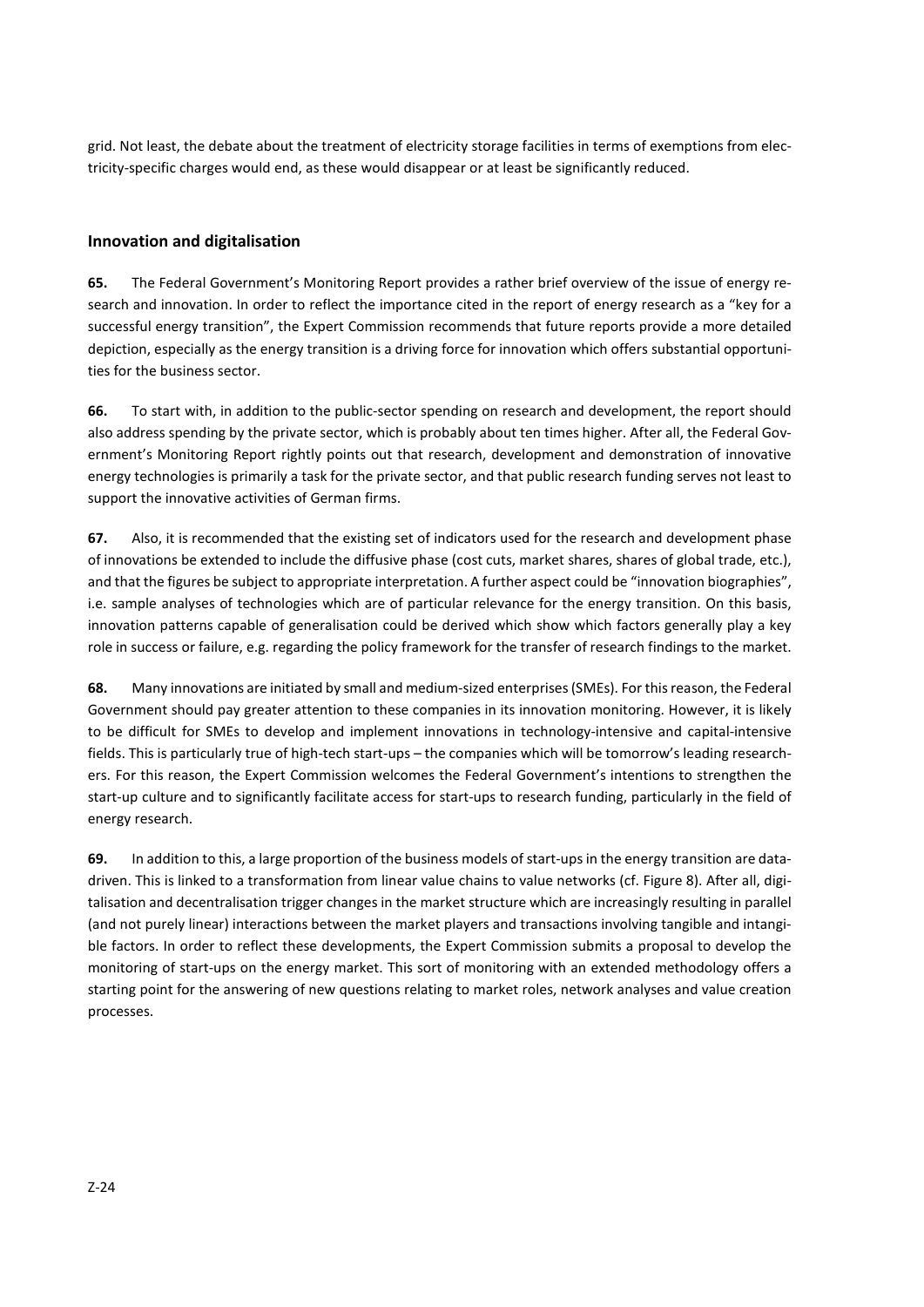#### **Summary**



#### **Figure 8: From value chains to value networks**

Source: In-house, based on Lau und Terzidis (2017)

**70.** The last comments from the Expert Commission already explained that only a detailed study can provide an insight into the innovative nature of these start-ups. This detailed study is now being made possible. The database described here lists energy start-ups, giving specific information about their products and technologies, and thus makes it possible to differentiate between innovative and diffusive start-ups, i.e. those which bring new technologies or products to the market and those which tend to disseminate existing technologies and services. Irrespective of whether the energy start-ups are "innovative" or "diffusive", the term refers to new businesses whose products, technologies and services, either as their core business or as a significant sideline, make a contribution towards environmentally friendly generation, storage and distribution of energy, improving energy efficiency, or promoting sustainable mobility. The data analysis shows that innovative start-ups are primarily tending to drive progress in the fields of the smart home and of trading/forecasting. The main driving forces for the smart home are energy management systems, automation of buildings, and monitoring of consumption. The companies working on trading/forecasting are mainly trading platforms focused on electricity roadmaps, pooling of generators/consumers, and direct marketing of energy. In contrast, the categories of the smart grid and of monitoring/demand-side management are mainly covered by diffusive start-ups.